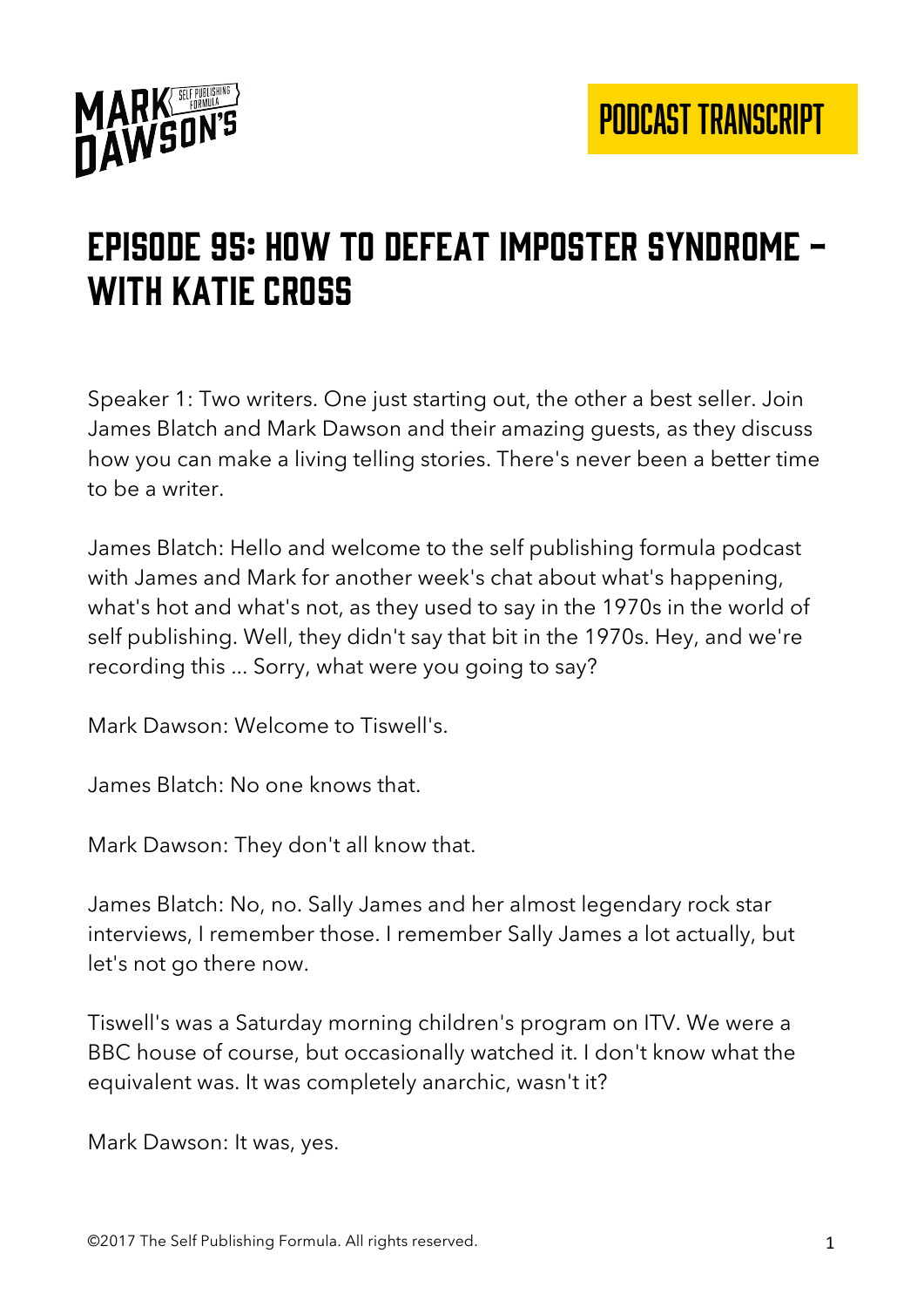

PODCAST TRANSCRIPT

James Blatch: I don't think there was an equivalent anywhere else in the world, of Tiswell's. It was a great thing.

It's a late night for us. We normally record these during the day, but it's been a busy time recently and we've just got a slot. It's beer o'clock in the Blatch household.

In honor of it being Thanksgiving, I also have large quantities of chocolate, which I'm consuming. It's Thanksgiving around now. We're recording this, obviously it will be a week later when this gets transmitted, so Happy Thanksgiving to everyone in America.

It's a huge thing, isn't it? I mean we start getting emails about three days out, people saying, "Oh by the way, do you know it's Thanksgiving on Thursday?" On Thursday, nothing from anybody in America, and then on Friday, a couple of people surface, but they still say, "It's still Thanksgiving." I mean Thanksgiving, it takes a long time to say thank you this week in America.

Mark Dawson: Isn't Thanksgiving giving thanks for kicking our asses? It's probably no surprise that we don't celebrate it. We lost our empire.

James Blatch: I think it's quite rude. It's not thanks.

Mark Dawson: It's gloating, that's what it is.

James Blatch: I don't know. I've got a couple of American friends and neither of them can agree on what Thanksgiving actually is. A lot of people say it's giving thanks to the Native Americans, but it isn't that I don't think.

I think it's giving thanks for this land that we European settlers have found, "Thank you for this land." It's a mighty controversy, I guess if you want to dig into it. I'll tell you what, let's not bother doing that. Let's eat our M&M's and eat some turkey and have a happy Thanksgiving.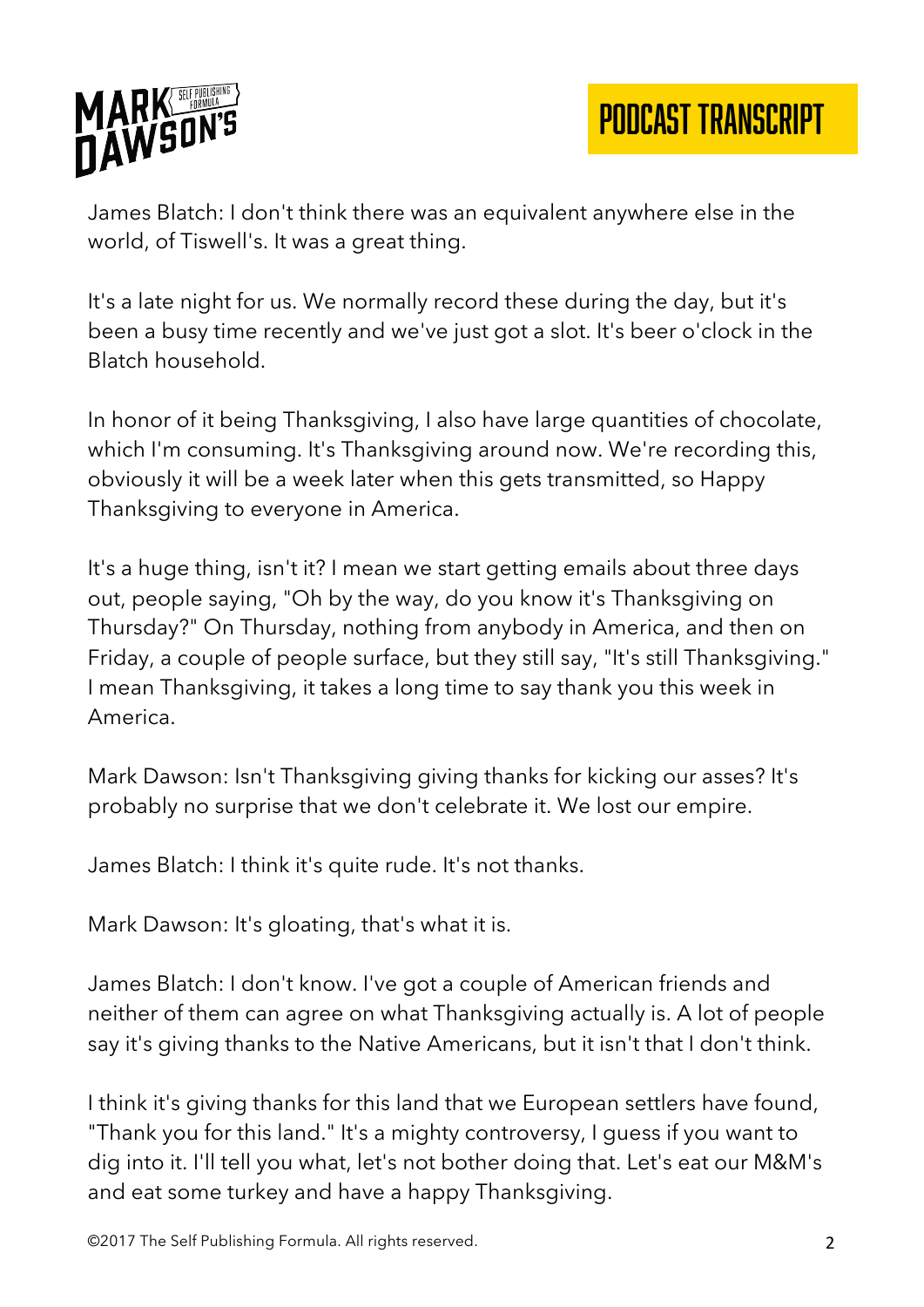

We got waylaid, but what have we been doing this week? We've had a busy time, as I say recently. We've got two, a course launch, and then something we've never done before.

So many people doing the ads launch said that they were really looking forward to 101, but it's a drag having to wait until sort of February, March.

I was resisting using the words Black Friday, but they did slip in there at some point, a mini release of 101. That was an unexpected time for all of us. It's all done and dusted now.

Mark Dawson: Yes, as we're recording it, we're in the middle of it. When this goes out on Friday, it will have been long since consigned to history. It's been a nice little thing.

We just stuck out, sent an email, a few Facebook posts, and we must have had a good 15 or 20 new students, as we record this now, something along those lines. It's great.

There's some lovely comments, people really were keen not to wait, who were already diving into the content. We'll get all the new stuff when we update it, when we put it out again next year. It's been good.

James Blatch: It has been good. I'll tell you what else has been good, is lots of positive comments on the last two or three weeks of podcasts. We had two good author interviews in a row. We had Cecilia Mecca and we had ...

Mark Dawson: Michelle Maddow.

James Blatch: Michelle Maddow. I told you it's been busy recently, and Cecilia.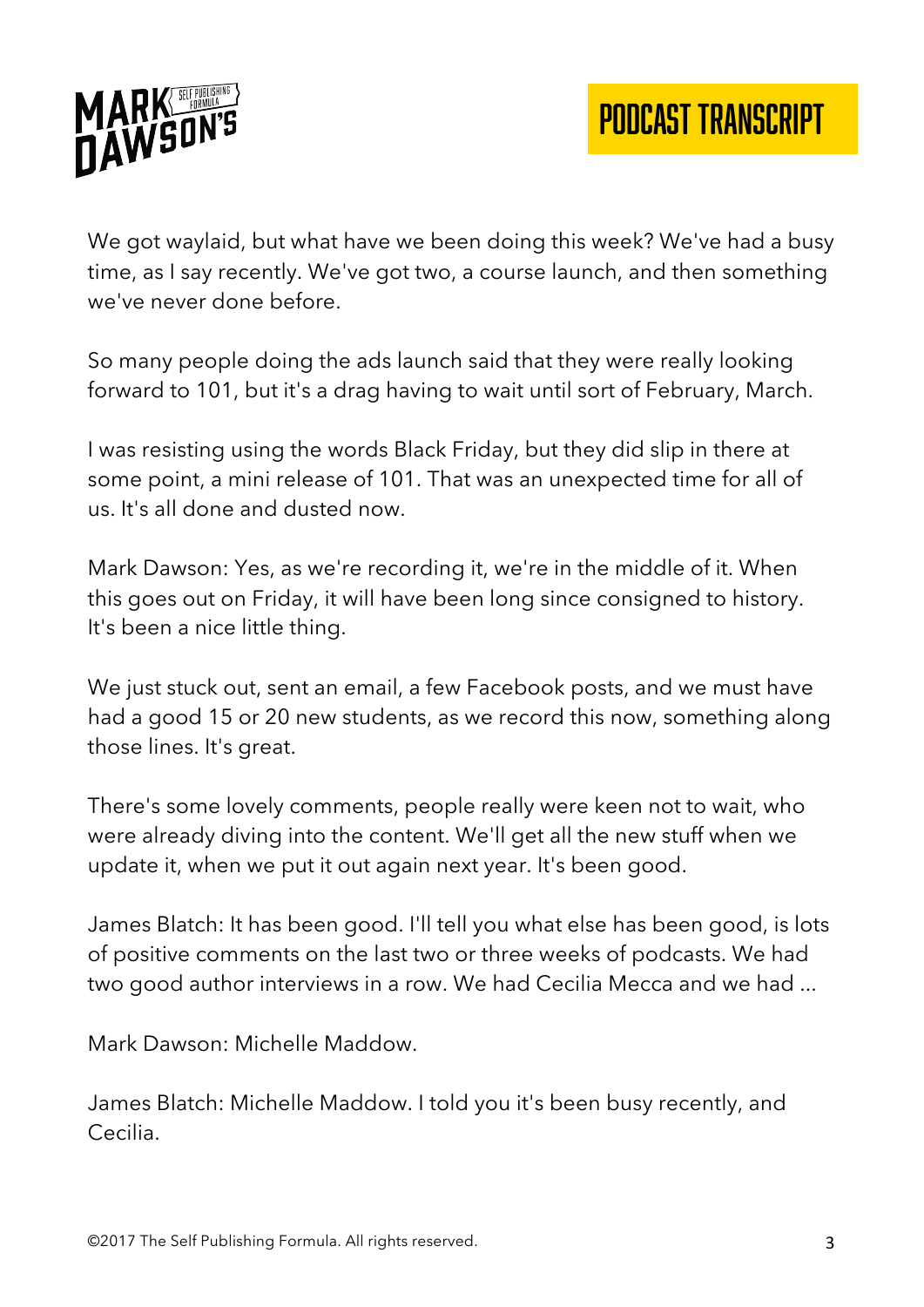

First of all, just really lots of love in the room for those two inspiring stories, both of them, in different ways. I think the different approaches from the two authors.

For those of us getting our careers going, fantastic to hear how they approached it, what's happened, the results they've got, full of admiration. A lot of those comments on YouTube and on Facebook, and in emails to us as well. That's great.

Then last week, Mrs. D made her appearance. She's picked up some compliments as well and quite rightly too. She was a natural. In fact, we may open the polls later to see who you'd like to see regularly opposite the main presenter of the podcast.

Mark Dawson: Yeah, not me.

James Blatch: How do you think you'd fare in that popularity poll?

Mark Dawson: Oh, I think I'd lose every week. I think I'd have to rig it so that I lost every week.

James Blatch: Yeah, you'd have to rig it. You'd have to use some male cheating, which is traditionally what men do.

I think there's space for both of you in the long run, so have no fear. We've had a good response also to the SPF Foundation, and just a reminder that if you're interested in applying for that, it's effectively a grant to get your author career going.

It's our courses, but it's a few thousand dollars as well, to invest in things like editing and covers, supported by Reedsy. You can go to our website selfpublishingformula.com, to pick up more, it's one of the top tabs, SPF Foundation, you can read the terms and conditions and see if it's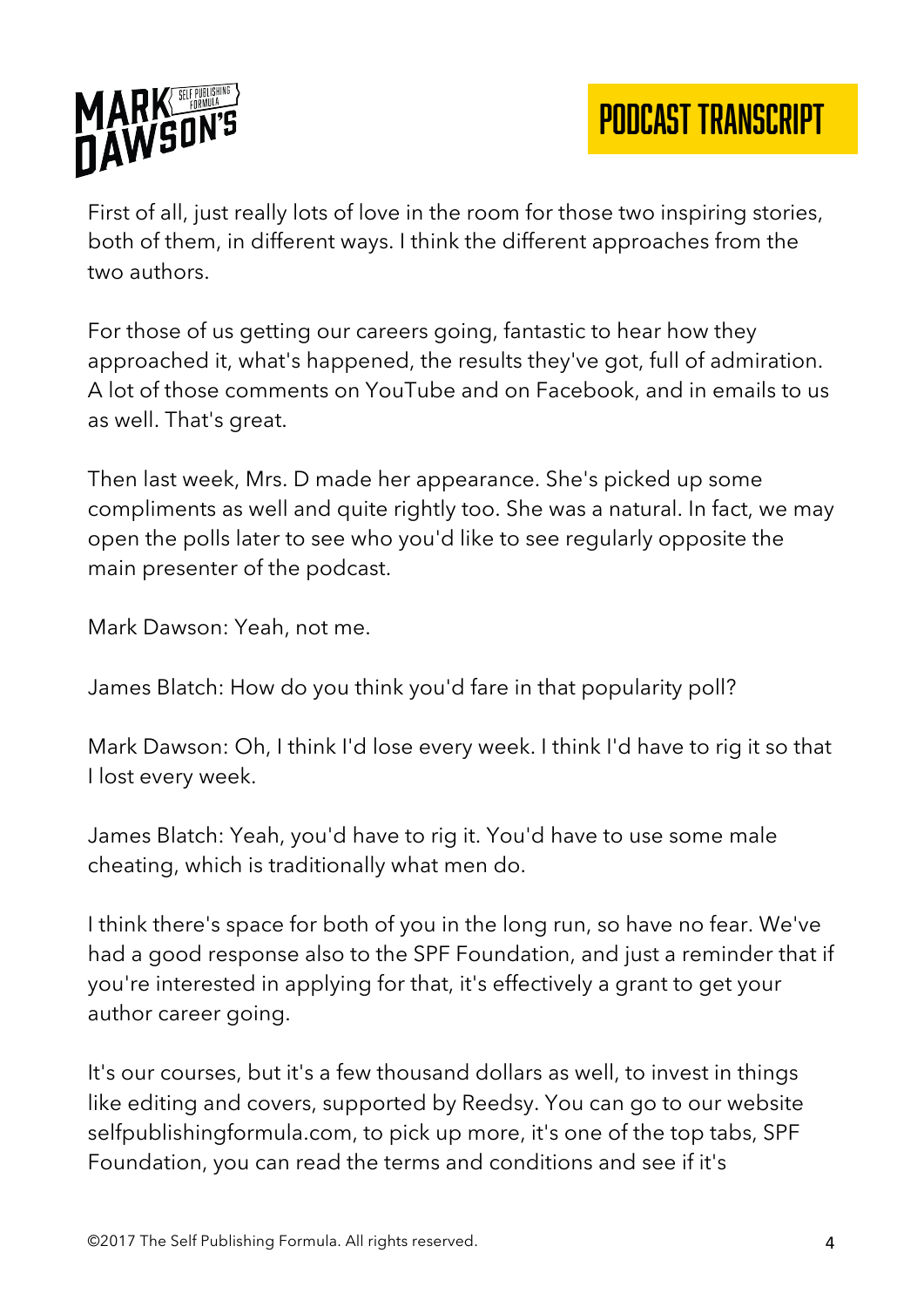

PODCAST TRANSCRIPT

something that you can apply for. We are getting applications in, which is always good to see.

We'll also mention Patreon, which is an opportunity to be a closer part of the podcast and support us every week. You can go to patrian.com/SPFpodcast, and I'm going to mention this because if you're a gold level patrian subscriber, we are just about to pick our first experimentee, should we say, who's going to have their author career, all their assets to do the marketing setup dissected by experts. We're going to do that in a very public ...

Mark Dawson: And me.

James Blatch: And you, I'll count you as an expert. We're going to do that in the public forum of this podcast, so we all get to learn from it, what a fantastic and valuable opportunity for that person.

If you're a gold level subscriber to patrian, there's your opportunity for that. There'll be another one in a little while as well. We're going to line a couple up. We're getting going with that soon. This is probably the last week I can say that, and we're going to choose someone soon.

What we're going to talk about today, well it's an interesting one actually, and I'll be very interested in your take on this, which I think we'll talk to you afterwards about Mark, but this is that vague nagging feeling that you're not really up to the job.

At any moment now someone's going to put their hand on your shoulder and say, "You've been rumbled mate." In the modern sense it's called Impostor Syndrome. It's remarkably common.

Lots and lots of people say they have it to one degree or another in various walks of life, even people who appear to be super confident. It's becoming a growing thing. It's been keenly identified. We've raised it from time to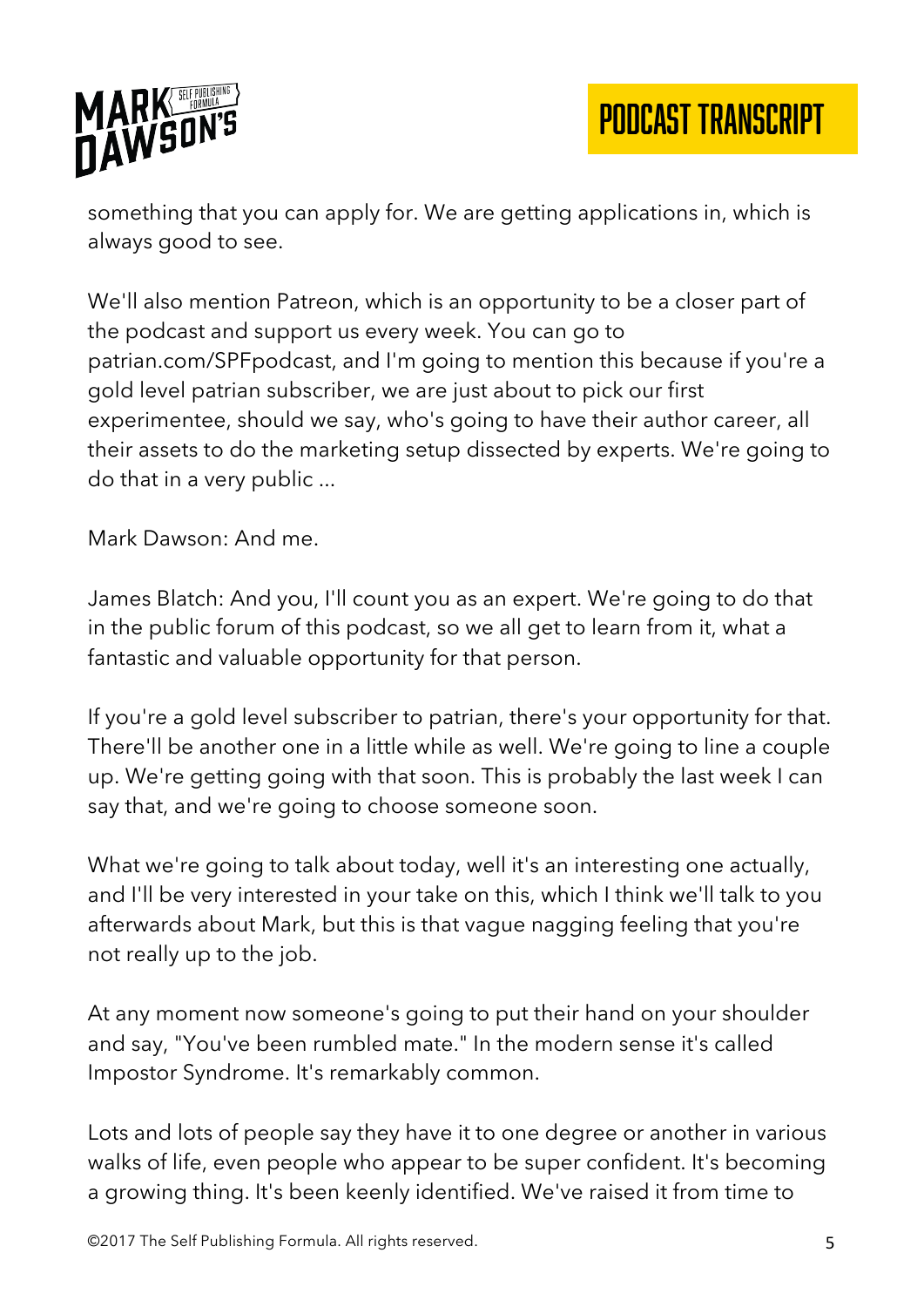

time on the podcast actually, but we've never actually had an episode dedicated to it.

This week's interviewee is called Katie Cross, she's an author herself. She lives in Colorado. She has a military husband, so they do quite a lot of moving around.

She suffered quite badly from it and needed a bit of help. She's now doing what she can to help others. We talked to Katie about her career, her writing, her setup, but also about this whole area of Impostor Syndrome, something that she's doing a lot of thinking about. Let's hear from Katie and then we'll have a chat off the back.

Katie Cross: I am a self-publisher. I've been self-published for five years. I am a mom. I live in the mountains and I love to write fantasy stories.

## **James Blatch: When you say you live in the mountains, whereabouts are you?**

Katie Cross: I'm in the state of Colorado in the United States.

James Blatch: Okay, lovely. I have been there, beautiful mountains. The Continental Divide.

Katie Cross: Yes.

James Blatch: Your background a bit Katie, I know you've had a busy time recently. Not least because you're married to the military, should we say, so you've been moved around the world a little bit I guess, or certainly around the country.

On top of that you've got children and books and a self-publishing career. I guess it feels fairly relentless for you.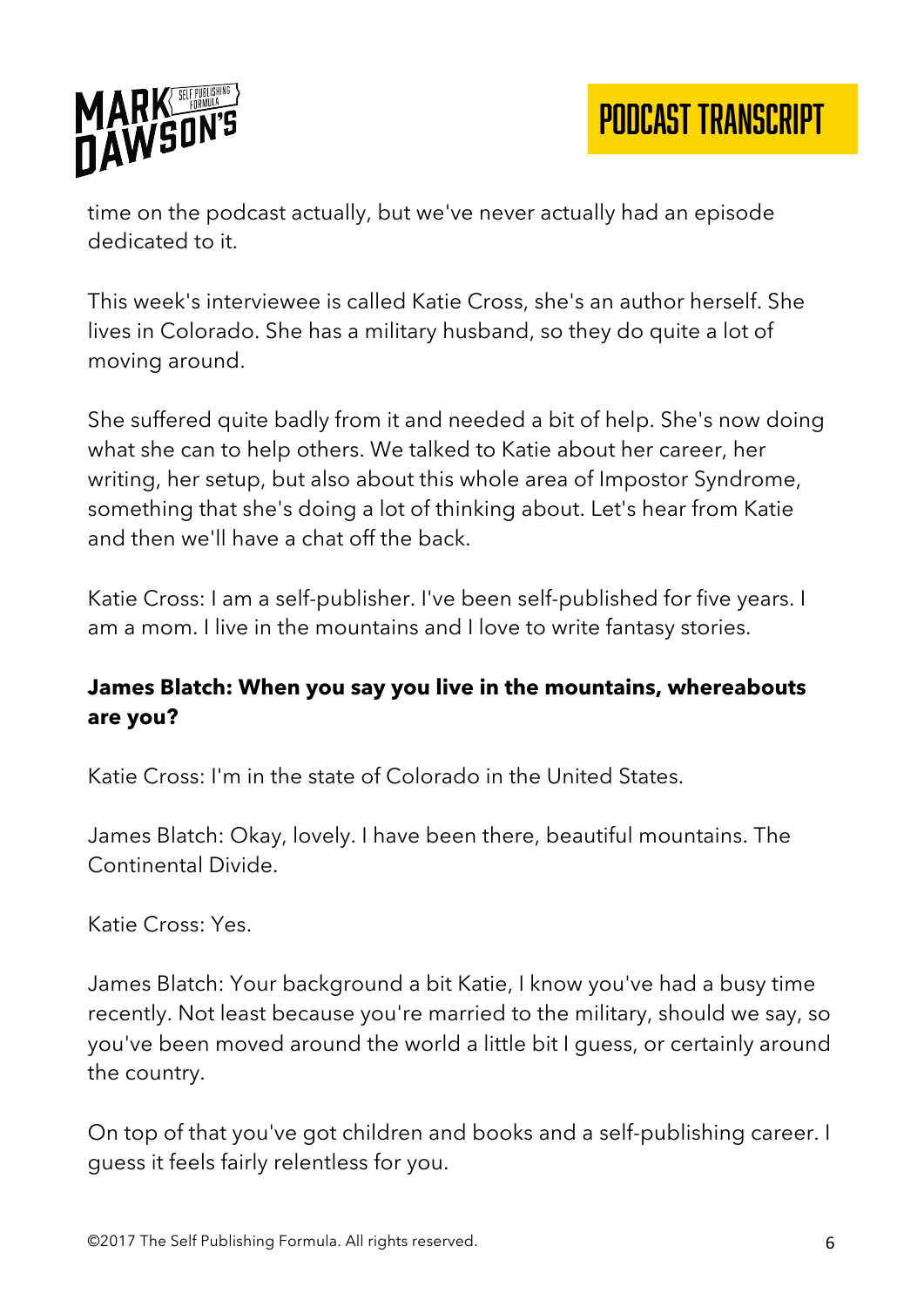



Katie Cross: Yeah, it can. It gets really busy. I have that kind of personality that I enjoy being under pressure, which is good for how much I have going on in my life. I'm able to get a lot of stuff done.

#### **James Blatch: Tell us about your writing starting, you're into double figures now of books.**

Katie Cross: I started writing young adult fantasy. It was a four or five book series. That was a really good place for me to start because I loved young adult fantasy.

My first book is Miss Mabel's School for Girls. As I was doing that, I started writing on Wattpad. I was just doing a fun book, a chick lit book, just for fun on Wattpad, to try it out.

It ended up really taking off, so I started a genre of chick lit. Since I've done that, I actually teamed up with a food blogger and we made a cookbook together, that goes with my chick lit genre.

Now I'm currently working on a series that will be more epic fantasy geared, but still within the world of my young adult fantasy. I'm still not quite sure if it will be totally epic, it still might be kind of young adult. I'm still in the beginning stages of it, but it's been really fun to kind of bounce around.

### **James Blatch: In terms of commercial success, this has been successful for you financially?**

Katie Cross: Yeah, yeah. I worked as a nurse before I wrote, and before I had my son I was able to quit nursing and start writing full-time.

Part of it was because my husband was able to support us, but I was still able to contribute through my writing, and then run my business as well. It's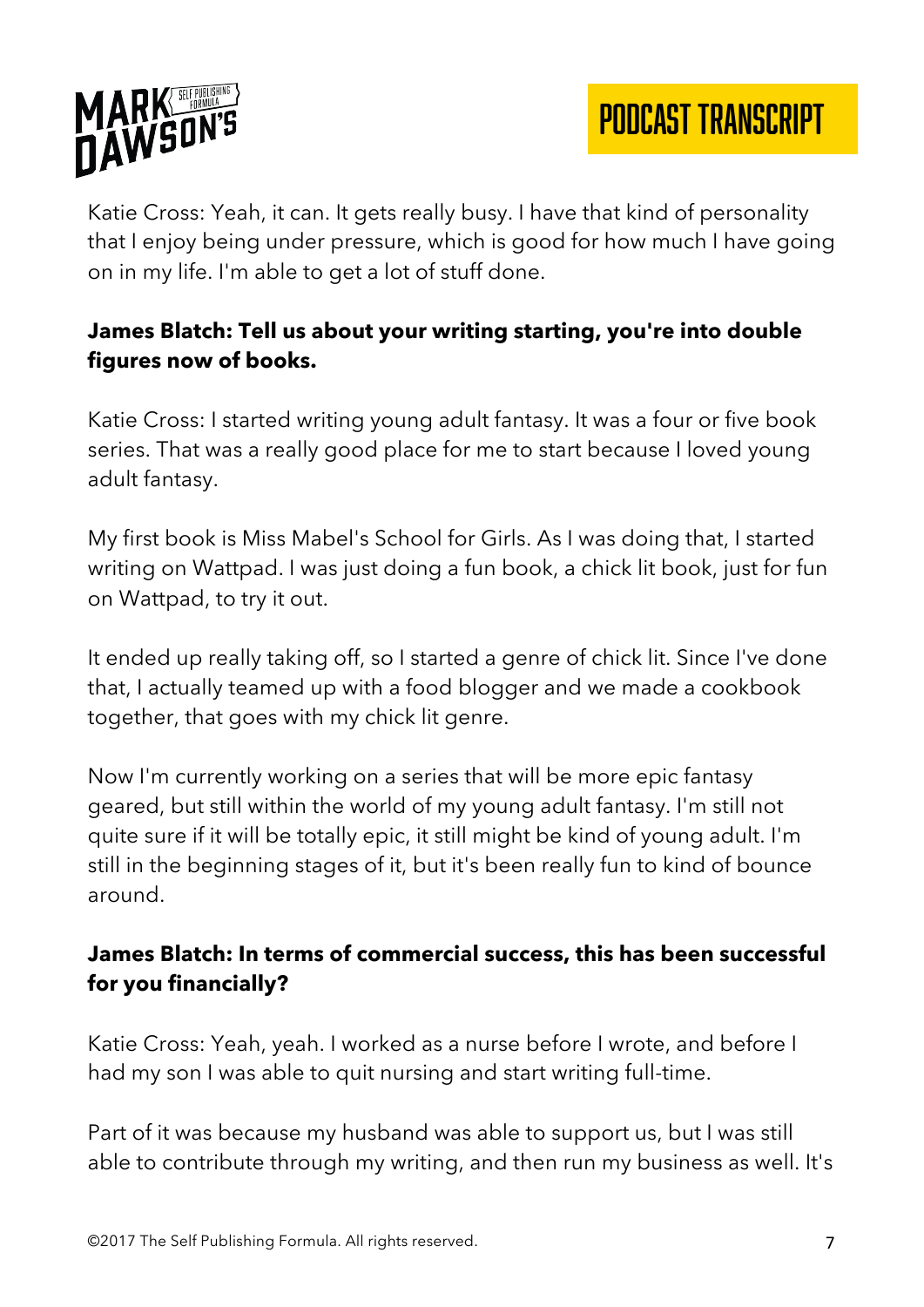

PODCAST TRANSCRIPT

been really great. Now my husband is kind of in an in between phase with his military career, so I'm able to work full-time to support the family.

#### **James Blatch: You're now supporting the family through your writing?**

Katie Cross: Yeah.

James Blatch: At the moment anyway.

Katie Cross: Not completely. I mean we have other things in place and he works for the National Guard and stuff too. Luckily the whole weight of it isn't on me right now, but I am able to use my money to support my family.

James Blatch: Well that's great, isn't it? It's fantastic. I mean this does happen to families and couples over time. You're in a position where you can give your husband a bit of freedom to make longer term decisions, thanks to the fact that the self-publishing market is working for you.

Katie Cross: Yes. It's been a huge blessing. It's so flexible because I can work from home and still take care of my son. I call myself a nap time entrepreneur, because I often have to work during nap time and then bed time.

When my husband's home, he takes over the care of my son, so that I can work. Then when he needs to go, because he's also a firefighter right now, when he needs to go on a fire call, then I can take my son because I have that flexibility, which is such a blessing.

James Blatch: I like the idea of being a nap time entrepreneur. It has a slightly different meaning for me. I might have a nap this afternoon, we'll see.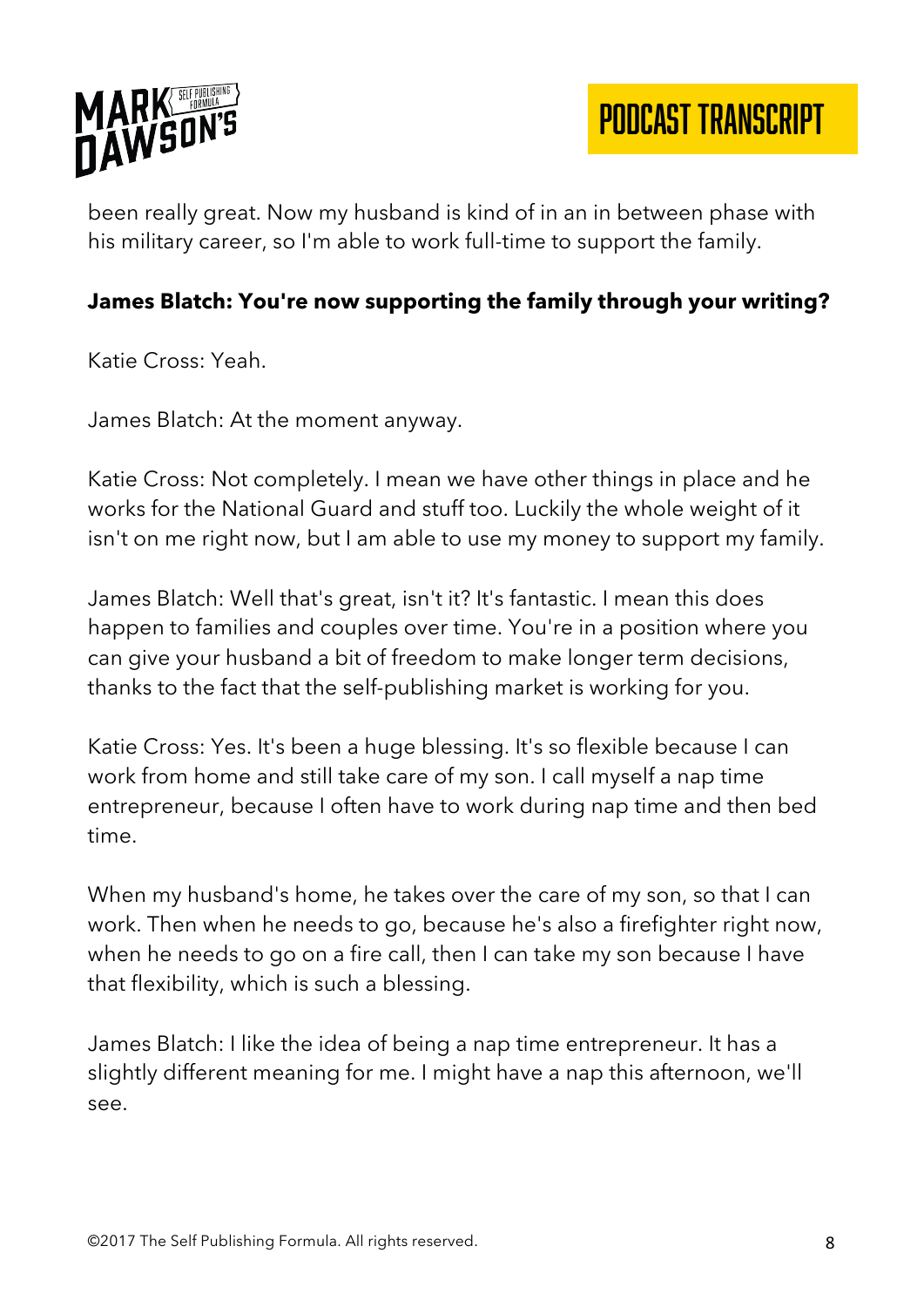

One of the things that we talked about in setting up this interview is a little bit about your marketing, what's working for you. I know you've got some quite interesting ideas.

I talked to you about the friendly nature, the inviting nature little tricks you've put on your website, the welcome mat type thing.

We also want to talk about an area, which I think you've become very interested in, which we refer to several times on the podcast as being Impostor Syndrome, this feeling. I, not least of anyone, I suffer from it, this feeling that you're not good enough to do stuff.

Let's park that for the moment and talk a little bit about how you got to the commercial success that you're enjoying now.

## **What's working for you? What has worked for you in the past? What's working for you now?**

Katie Cross: It's funny, because I stumbled onto what's now conventional wisdom. I do a lot of study of the market, in terms of what's out there, who's doing what, and what works for them.

With Mark and his Facebook ads and advertising, he has a fantastic email list that I love being a part of, but also Nick Stevenson and all of those people, I stumbled onto some of that just trying stuff on my own a couple years ago. It actually really worked for me.

I had a BookBub, it was like three years ago, my first BookBub, with my first book Miss Mabel's. I had it as I was releasing my second book.

What I did was I offered the second book for free to people who subscribed to my list. I understood pretty clearly at the very beginning of my career how critical the email list was. That did really well for me. I got, I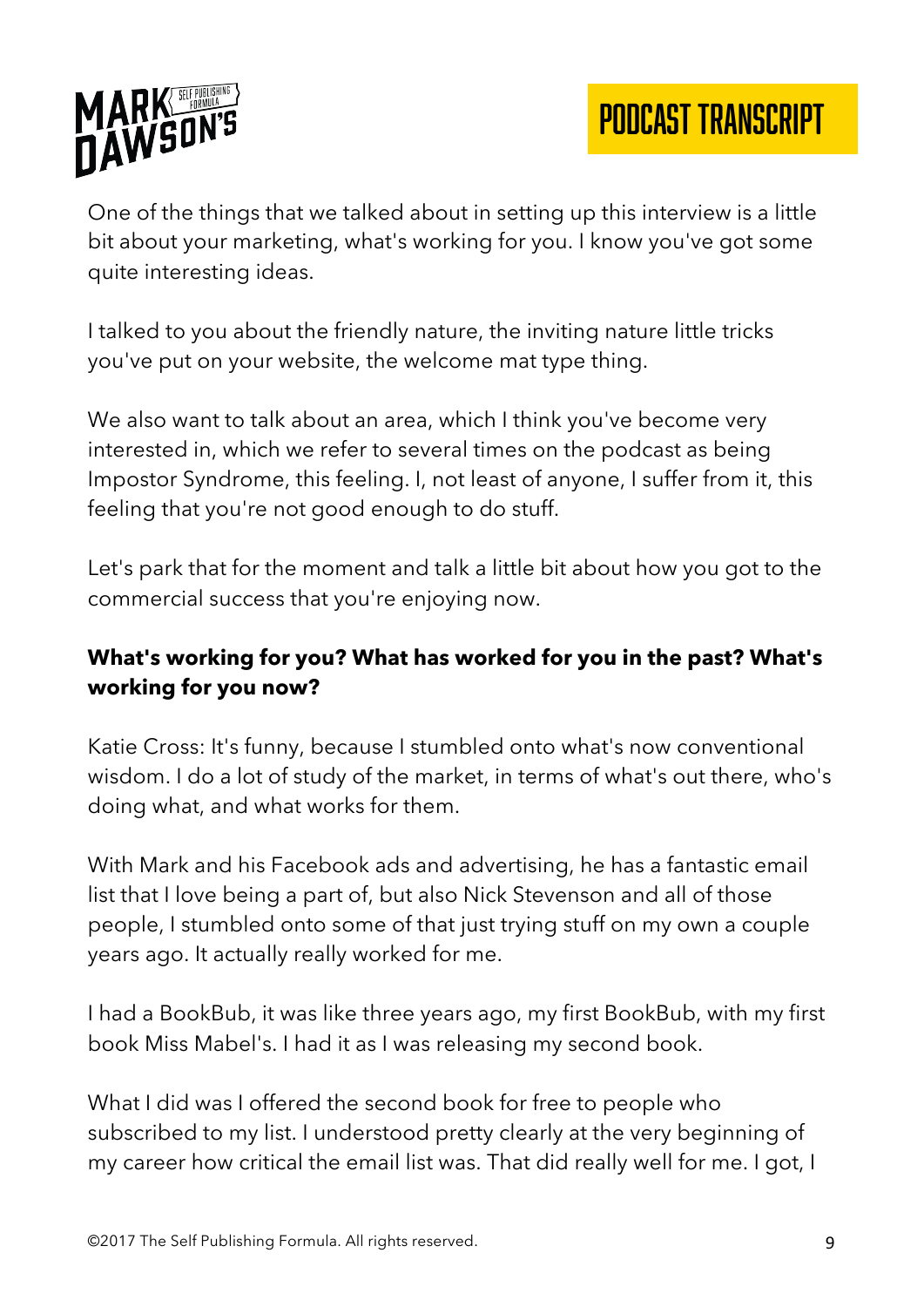

PODCAST TRANSCRIPT

think in the matter of a couple weeks, like 800 subscribers to my list at the beginning, which was fantastic.

I decided to take that down for some reason and just try something else. What I did was I left that up for a long time, but I just decided to try something else.

I created a book of short stories that revolves around the first book. It's short stories from Miss Mabel's. I put that up as a lead magnet, just to try it and see what it did. I just had another BookBub last month, where I put that up and tried it. It was not really that impressive, not impressive enough to induce me to keep that as a lead magnet, a sole lead magnet for subscribers from the ebook.

I've just taken that down a couple weeks ago and put the second book back up for a lead magnet. I offered the first book for free. I have five books in that series, so I'm basically giving the first two away, but the response has been phenomenal. I'm back up to averaging, I think, 20 subscribers a day.

I'm pulling in hundreds of subscribers at the beginning, when I first released that, because I was still on the BookBub high and then I turned the book free. I got a ton of exposure that way.

I'm just marketing through other ways. That's again, just enriching my email list over time. I think what I've learned from that is in my email list, to ensure that my lead magnet is an offer they can't refuse. I think the short stories was interesting for some people, but it clearly wasn't interesting enough. I just didn't get the response I was hoping.

Offering the second book, especially in a five book series, is worth to me the risk, because you're giving two books away for free, but what I'm actually seeing is that for every 200 books I give away ... I give on average 200 to 400 books away a day, just through Amazon.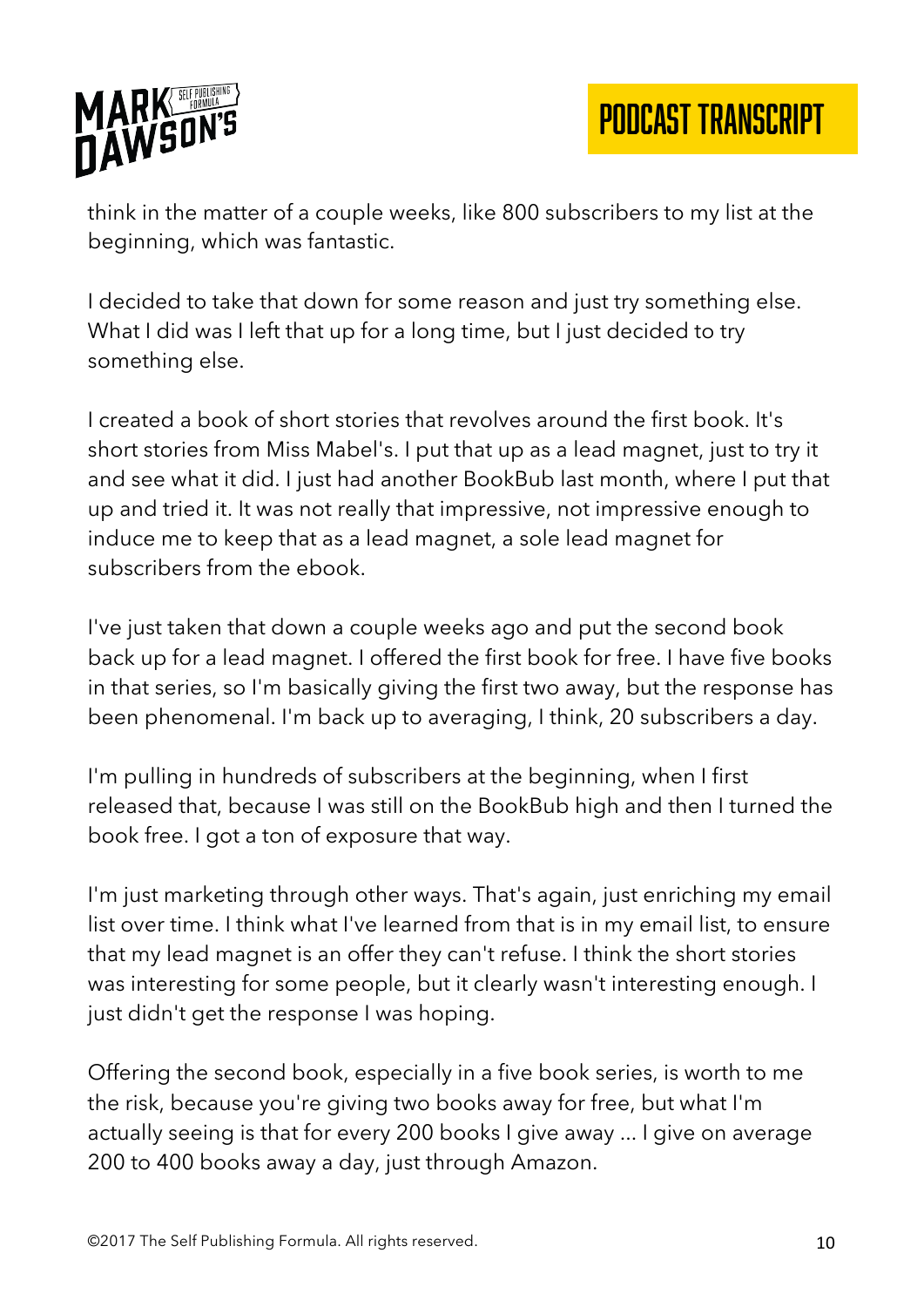

For every one of those, still like 40 people or so are buying the second book. About as many are subscribing and getting that.

Then the buy through numbers for the third and fourth book, and the fifth book, and the other short stories I have available, are totally even. It seems like if they're buying the third book, they're definitely going to buy the fourth book.

The other thing that's worked with that is I have Network short stories, or I have the collection, so the whole series in one ebook, and that is actually keeping pace with all the other books. It's selling a lot too. That's been really helpful for me.

Another thing that you mentioned was the welcome mat. I was watching a webinar by Sumo, they're a website company, it was just a free webinar they did. I'm always watching free webinars to see what's out there.

They called something the welcome mat. Basically, it's just part of the landing page on your website. They describe the first thing you want visitors to see on your website is just this really big picture of your lead magnet, your free offer. I was like, I didn't really think of it that way.

At that time, I had a picture of me and my son. I was like, "I'm going to try it." I just got on Canva, made a really big picture, and it just says, "Do you want a free book?" Then the book is right next to it and the picture, and I have a link for them to subscribe right below, to my email list and get it for free.

I set up a different email list on MailChimp, so I could track them separately, so I know who's coming in from the website and who's coming in from Amazon or all the other ebooks.

What I'm seeing is several subscribers a day are just hitting that welcome mat and getting the free book. That's really cool because even if it's just like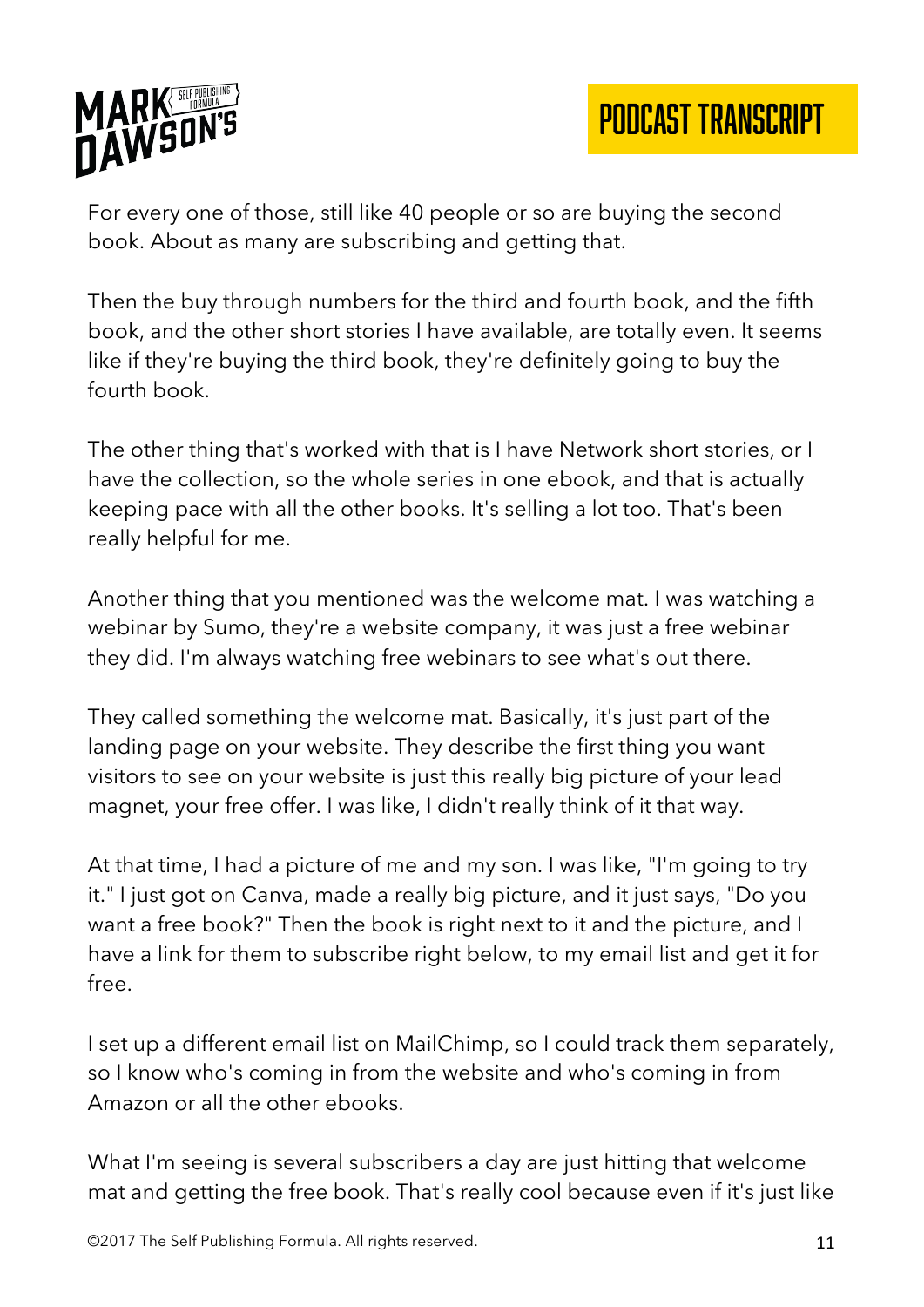

two or three subscribers that day, over time that's just one more funnel that's adding a lot of email list to my subscribers. If anybody wants to see that welcome mat, you can just go to my website. It's Kcrosswriting.com.

#### **James Blatch: Kcrosswriting.com?**

Katie Cross: Yeah. I just made sure it was just a pretty picture, it was really big, and the subscription was right below it. There's not a lot of text. It just has the book, and my book won an award, so I kind of made sure they could see the award, and then the text right next to it and the subscription option right below it. That has been just another good funnel that took me like 20 minutes to set up.

James Blatch: That's great Katie. I love the fact that you listen to everything, you absorb everything, and you start to implement that and see what works for you and what doesn't. It's obviously paying dividends.

Do you know the split between the people who buy your second book, i.e., they've got the first one free maybe and they've bought the second one off Amazon, who then go on to buy three and four, and those who were given the second book free, who go on to buy three and four?

## **Is there a difference of people, if they've paid for the second book are more likely to pay for the next ones?**

Katie Cross: I don't know. I'm not sure how to track that. I'm also wide, so I offer outside of Amazon. I still have sales going on there. The most I can track that really well, fairly well, is just website traffic.

I always look at what people are looking at and then what they click out. Ever since I had the BookBub, but especially since I set the first book free and offered the second as a lead magnet again, I just have tons of website traffic now. They're all coming into either the second book or the third book, and just recently the fourth book has really been picking up too.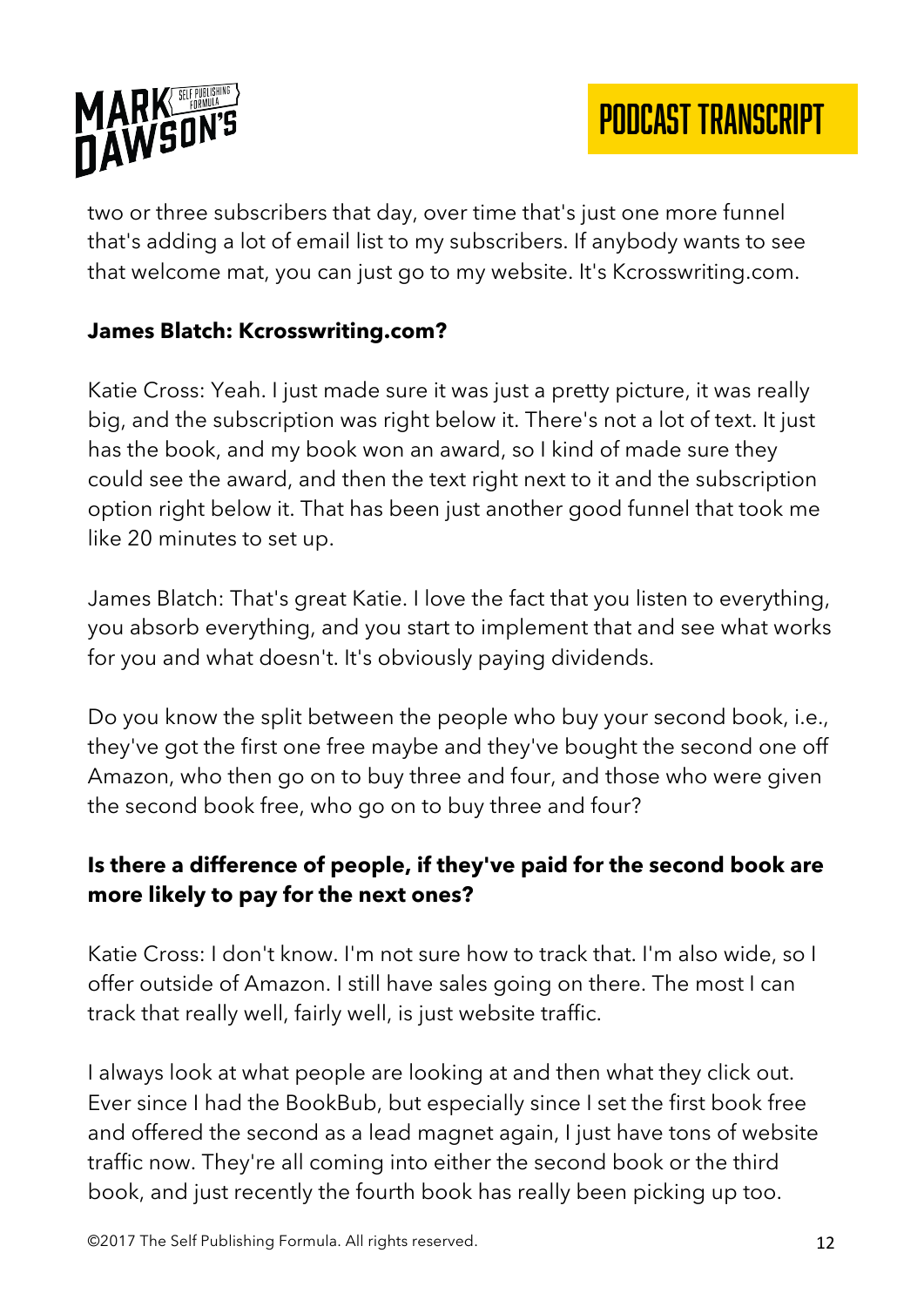

Then when I check the outbound links, like what people click out, it's always, the number one links now are always my books.

As many people are coming into the webpage, as many people are clicking out. I know that's a success of my landing pages, because I had just revamped all of my website to have really good landing pages. Also I know that if people are researching into it through my website, then they're also clicking out as much as they're coming in.

## **James Blatch: What's your relationship with your readers? You must have a pretty active list now.**

Katie Cross: I actually just recently started grouping and segmenting through MailChimp, just to try it out.

What I was finding, my list actually wasn't as healthy as I wanted it to be, because my response was ... I can't even remember my open rate, but it wasn't fantastic. I think on some emails, depending on the email, it was less than 15% sometimes. The click rate was like 3%.

That wasn't ideal for me. I wanted to do better. I actually decided to start giving people options for what they wanted for my email list. I just started creating groups, so I have three groups.

I have a group for sales and free book notifications. I have my monthly newsletter that I send out on the 15th, and then I have new releases. When they subscribe on MailChimp, they go to my page and they can pick, "I want to be part of all three groups," or, "I want just these two groups," or sometimes I won't put any, which means they'll get all of them. I just have a thing that says, "Thanks so much for subscribing. I want to make sure you get the content that you want, so here are your options. You can click as many as you want. If you don't click any, you'll just be sent all of the emails."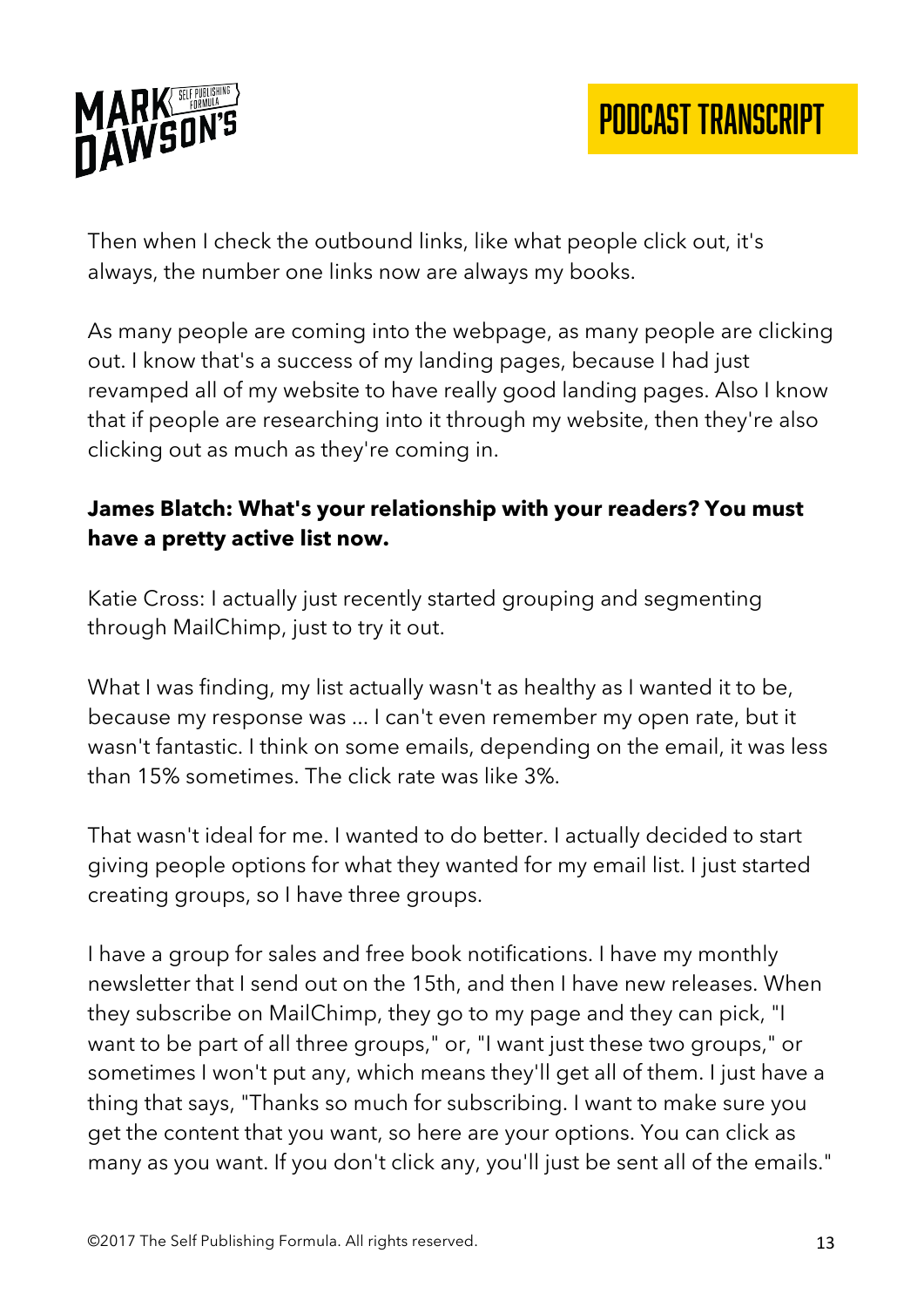



That's actually helped, because then I can just say, "Hey, this book is only \$0.99," to the sales category, and then they're not getting the monthly newsletter that they don't want to hear.

I know they still want to keep in touch, but maybe they don't want my monthly updates, which is fine, I understand that. I'm trying to just make it easy for them.

What I'm actually finding that surprised me is the majority of people want my monthly newsletter. Like I said, I subscribe to everyone and everything. I've been watching what people do in their monthly newsletters that I enjoy.

There's a businesswoman named Melanie Duncan that I follow, and she does this newsletter called The List. It's like, "What I'm eating, what I'm reading, what I'm enjoying," something like that. She'll just put pictures and she'll have content that's really applicable to her audience. Like, "I tried out this app and I loved it because of this," or, "I tried out this app and it didn't work," or, "I went on vacation here, here's some pictures."

I kind of liked that I got insights into her life, but she was also very helpful to me. Then there are other writers that I follow just to kind of see what's engaging about their newsletter and what's not. I try and put that in my own.

Then what I actually did, is I just sent an email out to my list and I said, "I'm trying to revamp a little bit. I just want to know what content you want. Here is a list of things that I would be happy to send you every month. What one of them are you most interested in?"

A lot of people actually responded. I didn't even know if they would open it, but they responded and just said, most of them wanted book reviews. They wanted to know other fantasy books like mine to read. I was like, "That's easy. I can do that."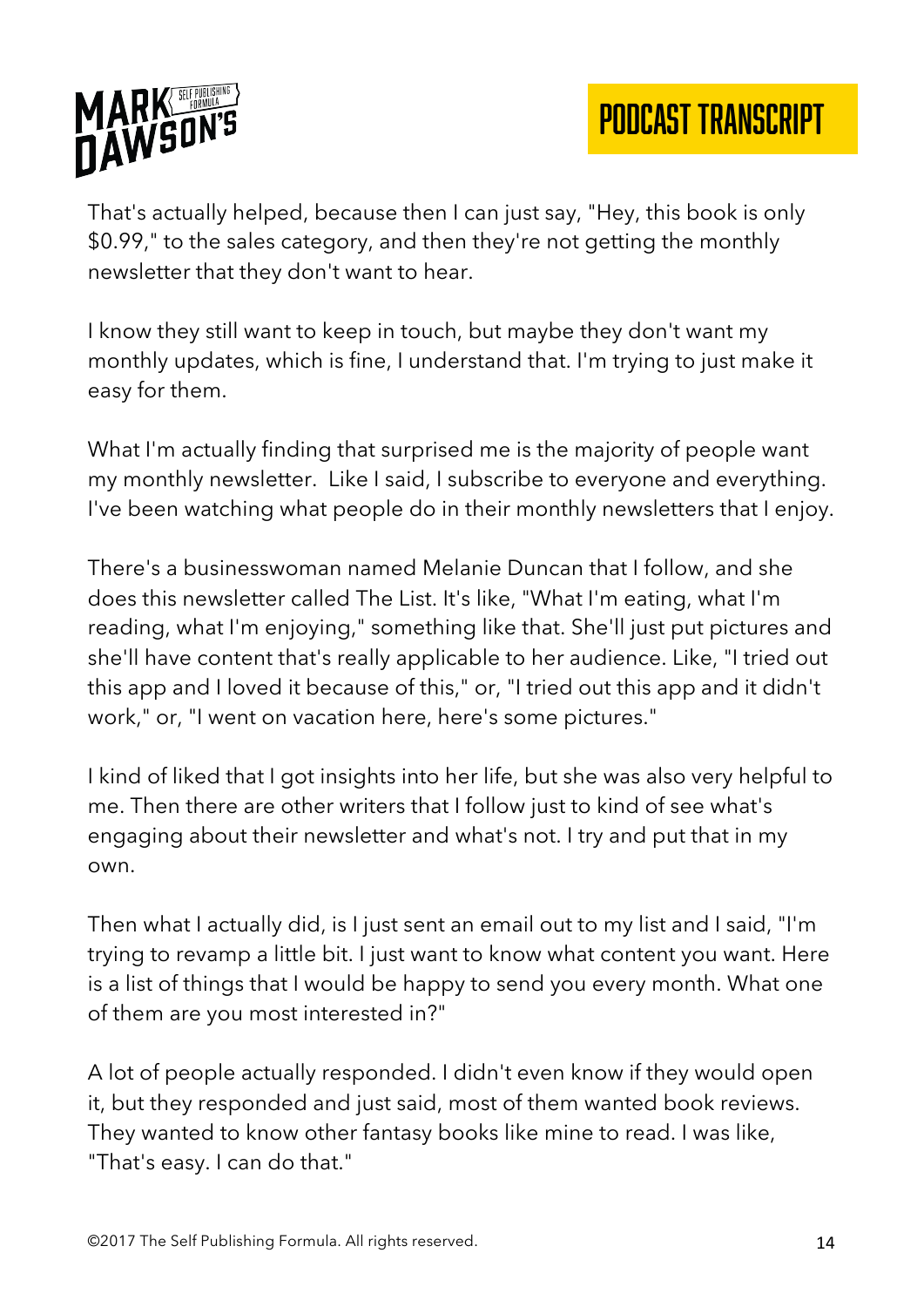



One lady was like, "I would wear the heck out of a Miss Mabel's School for Girls t-shirt." She really wanted a t-shirt.

A lot of them actually wanted glimpses into the life of an author. They just wanted to know what was going on in my life, which was the last thing I expected.

My life is not that exciting. I have a toddler and I live in the mountains. It doesn't, to me, seem that exciting, but I realized to them, that I am more than just me to them. I'm this author.

They have this romanticized version of my life in their head, and that's actually where I kind of started learning more about Impostor Syndrome in my life and in other author's lives. We'll get to that in a minute.

I thought that was just fascinating, what they wanted. I also let them know in the email, "Hey, I'm revamping this. If you want less emails or you only want certain ones, here are the groups. Let me know and I'll just put you in them." A lot of people, again, responded. It was like, "It'd be awesome if you just put me in the sales and new releases." It's like, "Perfect, I'll put you in those two groups."

I group them out and then I know exactly what people want, where they want it, and the health of my list has improved a lot. I'm getting more 40% open rates with I think 10% to 15% clicks.

I haven't released a book since I started grouping and segmenting out, so I don't really know that as well. That has really helped just narrow down my list a little better. Then the other thing that I've been doing lately has been to ... I've revamped my monthly newsletters kind of like I talked about.

James Blatch: I love your attitude. I love the fact that you're looking at other people's lists and thinking, "That works, let's try that," and keeping an ear on it. It's an effort to do that because it's very easy not to do that, to not join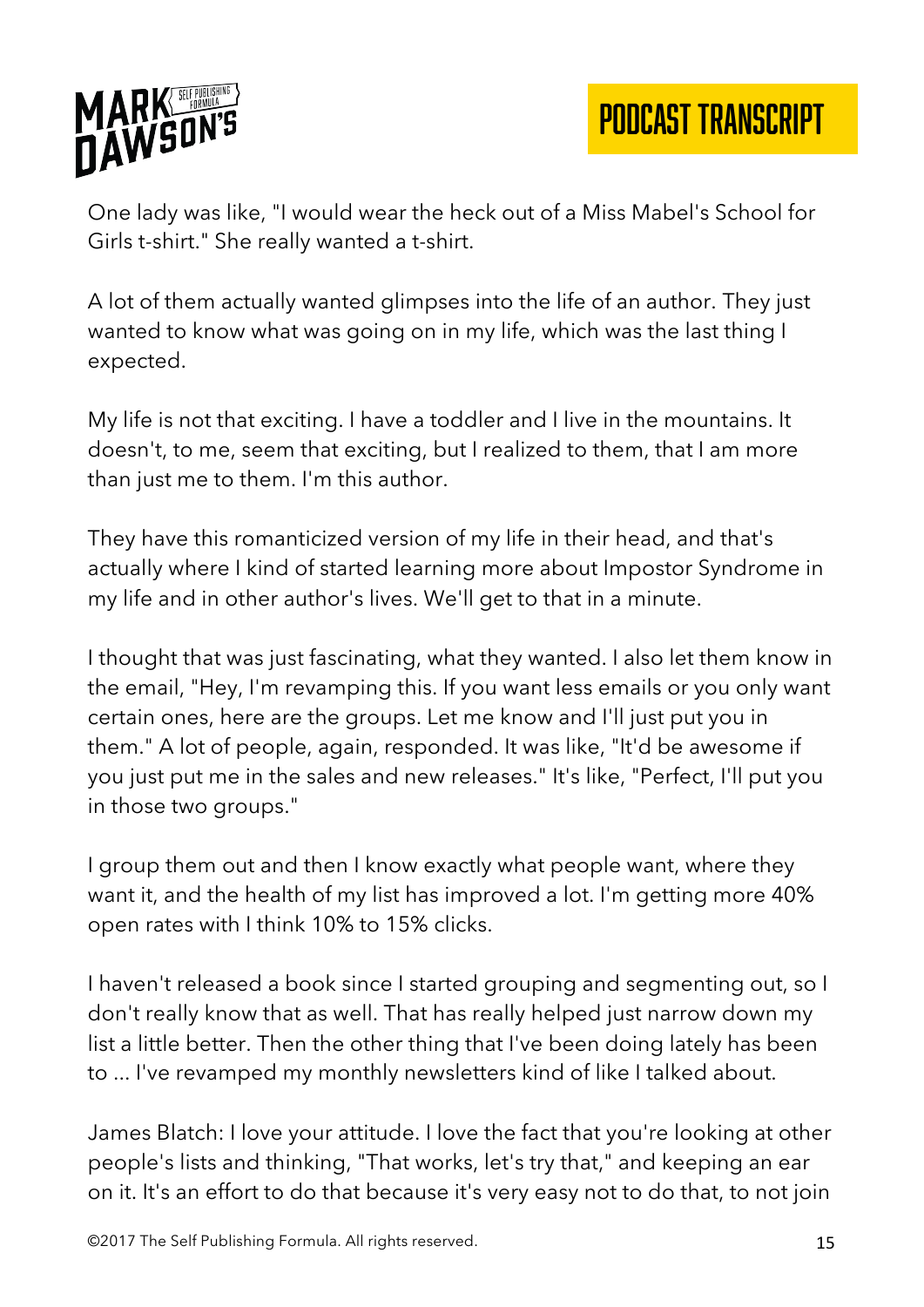

other people's lists, and certainly not have a critical view on what's working, what's not. A great thing that's paying dividends I think. You seem to have a really great setup Katie, and congratulations on the work you do and the success.

Let's come on to, because you touched on it there, the surprise that people are interested in you, and that they like you, and that they admire you, and that they think you're great.

# **They're difficult things sometimes to take on board, aren't they, and believe?**

Katie Cross: Oh yeah, yeah. I hear from fans often. It's rare that a day goes by that I don't have contact somehow with a fan or new fan or something. It's always fun to hear that they love my stories and that they've enjoyed it. That's always fun. Them having an interest in my stories made sense, that was like, "Yeah, you love to read," that made more sense to me.

Them having an interest in my life was like, "What? I'm not anybody. I'm this self-published author that's just trying to make a living." I love writing. I love connecting with people. It's kind of what I love to do.

It was difficult for me not only to internalize, but to put into action, to then act on. It's like, "Okay, they want this, but then how do I act on this?" A lot of it just comes through Instagram actually.

I just realized Instagram, and somewhat on Facebook and Twitter too, but Instagram seemed like the best platform to me, to really push out more of my life for people to hear about, but do so with an element of respect for my family.

The way I put that knowledge into action was just trying to be better about posting certain things on Instagram, that not only had to do with fantasy and my writing my books, but actually just my life.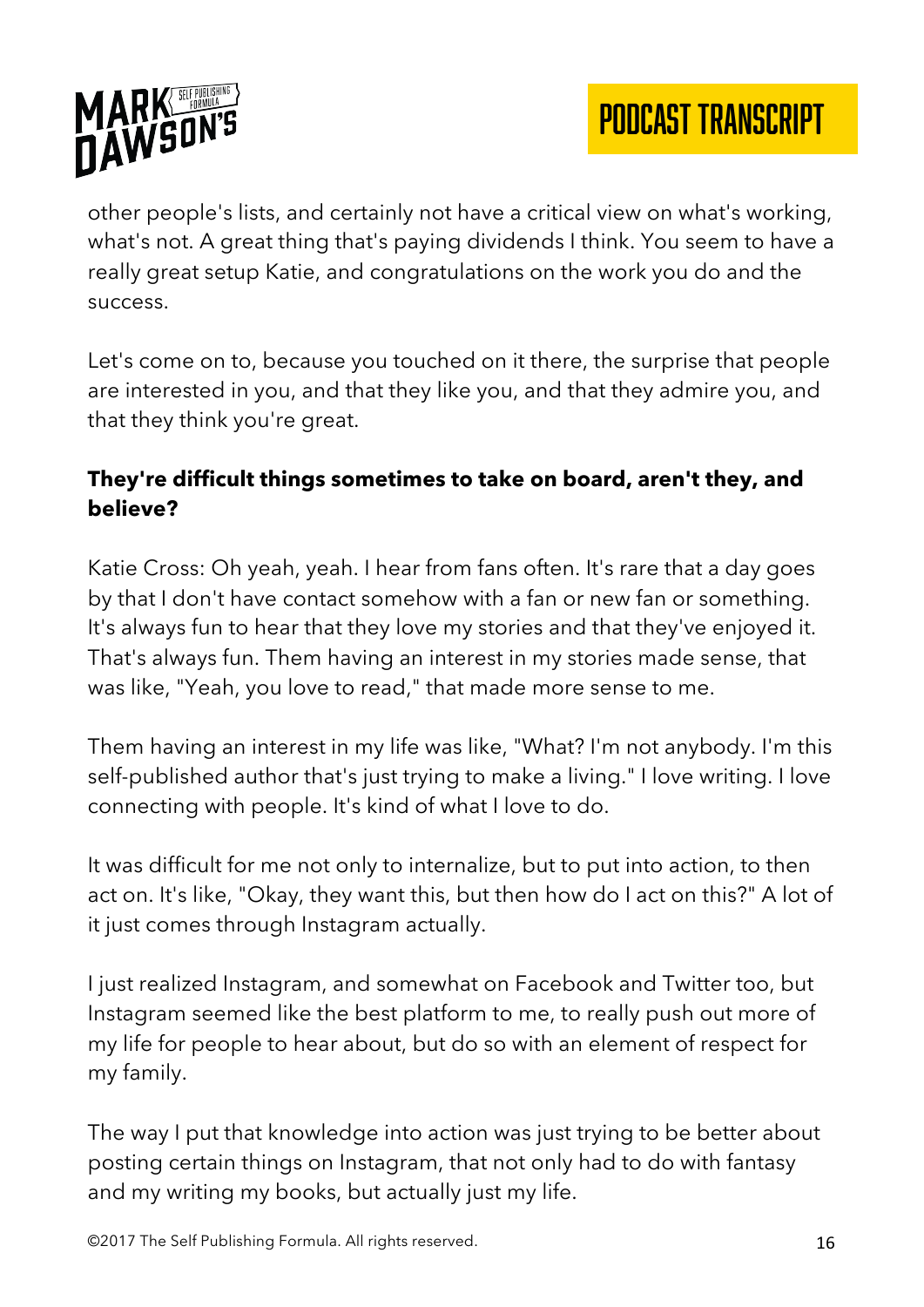

We go on hikes every day, and yesterday I posted a picture of these gorgeous Columbine flowers that I found, or like my son got some cowboy boots, I'll just post pictures of that. That's actually been what people have seemed to like the most, whether they comment on my Instagram or not, I hear as an aside from people, "I love following you here. I love seeing about your life. I love hearing all this." I've had to just kind of accept that, that's reality, when that doesn't make sense to me. I've just kind of had to say, "Okay, that's just what they want, and this is what they believe."

One other thing that helped me though is to look at it from a different perspective. These readers have an idea basically of what my life is like in their head, and it's probably not true.

They're not here, they don't know me, they can't live my life. I do that with writers that I love. I'm a huge Brandon Sanderson fan, and Lou Labray is one of my favorite authors. I have this idea in my head of what their life is like and I love to follow them and I love to see glimpses of their life.

Once I shifted my mindset to say, "Okay, these guys just don't understand that I'm basically just scrubbing toilets and chasing dogs and cleaning up after my toddler. My life isn't that glamorous."

They just want to know more about me, like the way that I want to know more about Lou Labray and Brandon Sanderson. I just started looking at it more that way and it was kind of easier to understand.

James Blatch: I wonder how much of that is completely normal in most people, in the surprise that people actually value you and want to know more about you. There's stuff on Instagram about your hikes and so on.

There's no direct link to young adult fantasy or epic there, is there? I mean that is genuinely about you as a person because they're now interested in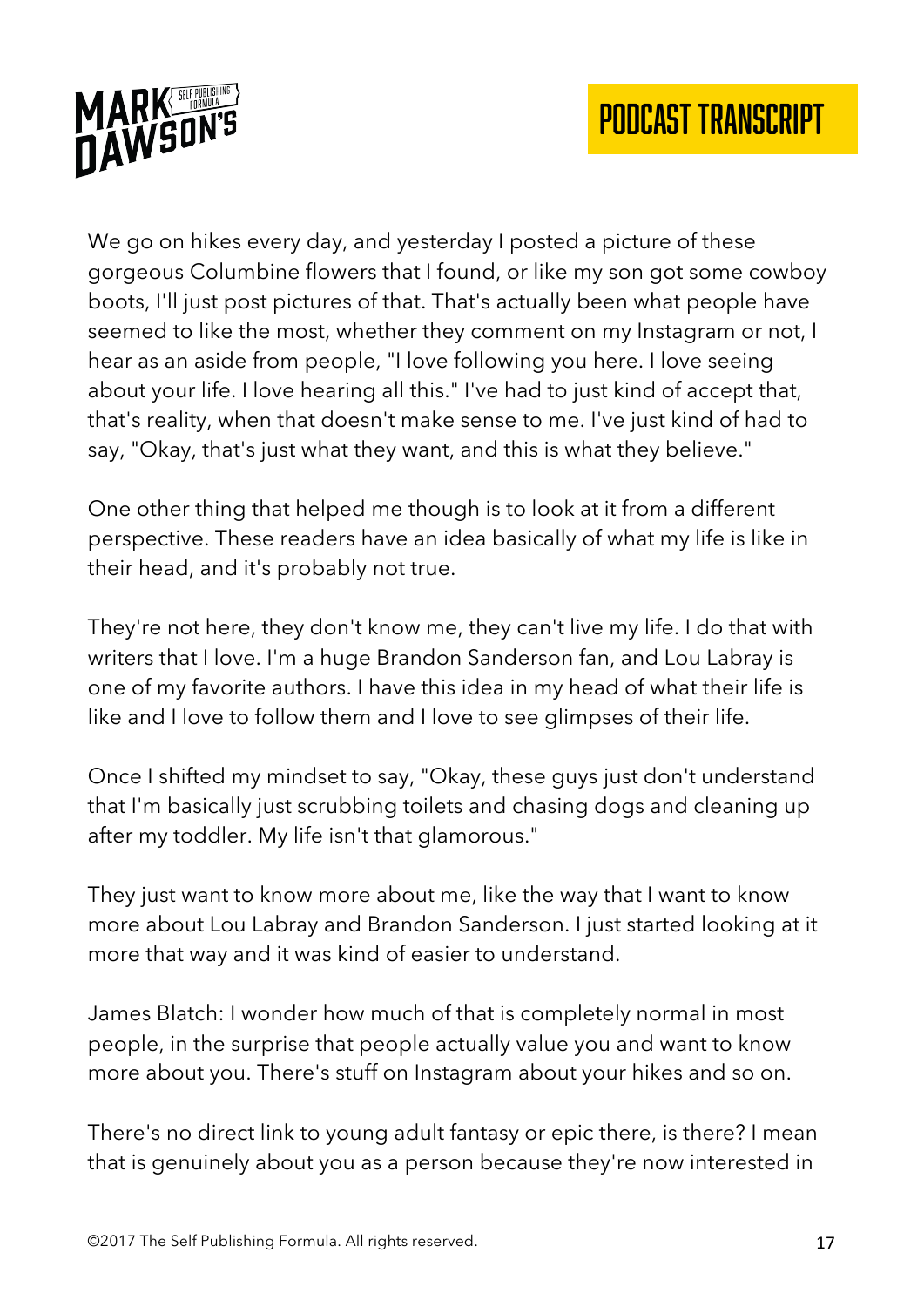

that. In the same way that I'm interested in the authors and I can pick out names as well who I'd like to know a bit more about.

Usually if I find a new author and I'm really enjoying the book, I will go onto Wikipedia and the internet, and read more about if they're married, where do they live, what do they do.

# **That, I think is something, is probably again, underestimated, particularly in the self-publishing market, where we don't regularly work with publicists and people who think about this all the time. It's happening organically to you.**

Katie Cross: Yeah. I think it is very normal. I think it's just a part of the process when you're in the public eye in whatever form, people are curious and just want more information.

James Blatch: Why don't we come back to Impostor Syndrome, this idea, this sort of nagging doubt, which plagues people.

You're 11 or 12 books in now, so I'm hoping that you've got to the point where you've worked out that you can write books and people like them.

# **For those of us who are at an early stage in our career, and are generally frightened that what we're writing is rubbish and no one's going to read it, maybe it's right, maybe it's true by the way. The other thing is maybe it's not true and it's just a difficult thing to get over.**

Katie Cross: Impostor Syndrome came about biggest for me when I started publishing. Especially after my first book, I didn't recognize it then, it's just been this last year that I've really seen it, not only in myself but in other creatives.

When I published my first book and it did really well, like the first day I think I sold 300 copies, which was years and years ago. It was way beyond my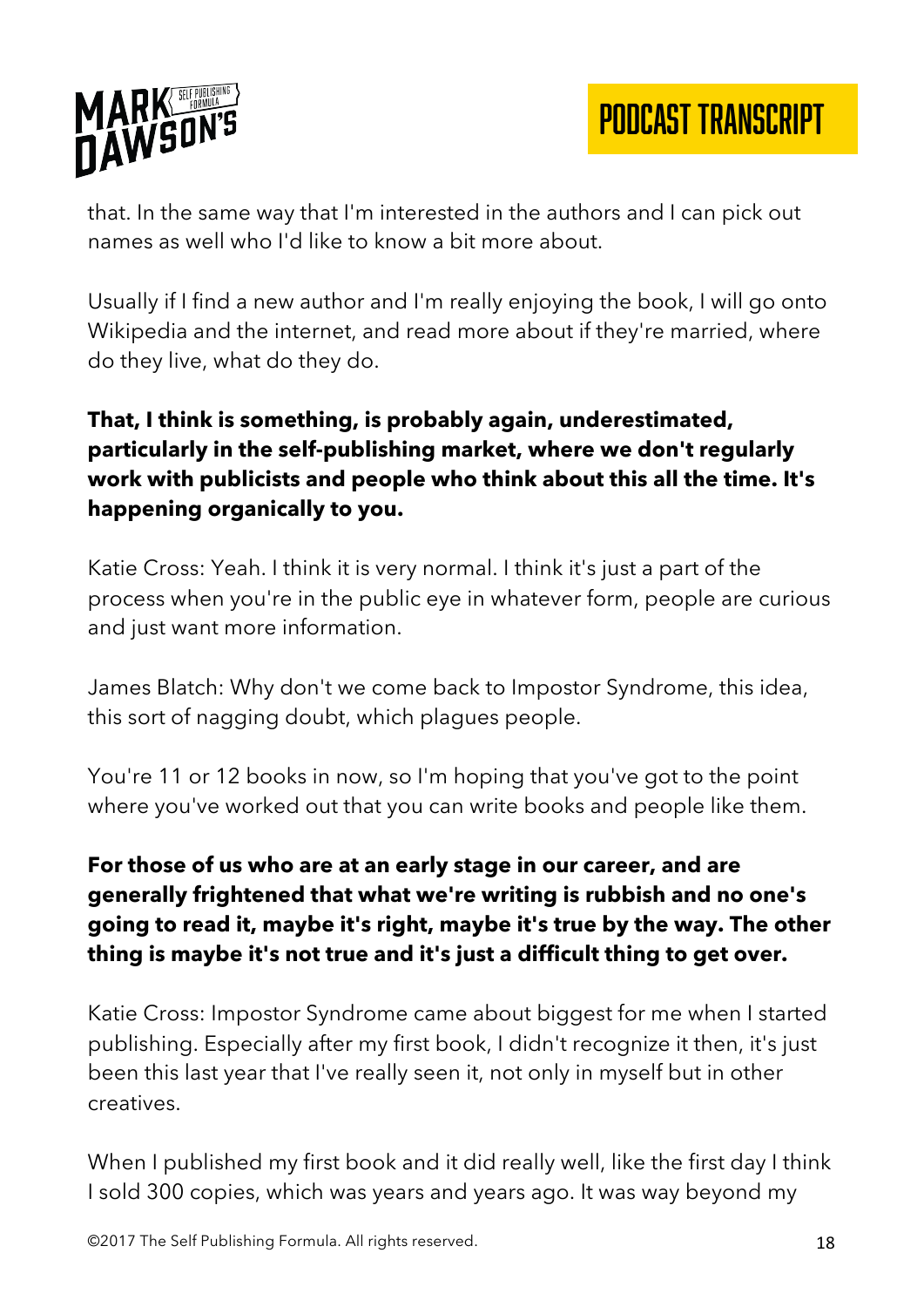

expectations because I'd heard the horror stories of self-publishing. I just remember thinking, "When are people going to figure out that I'm just a nurse that thinks she can write?"

I was a pediatric nurse before I became an author. Being in the military, we were moving like every six months and I couldn't work as a nurse because my license didn't always transfer, and it just got kind of hairy.

I just decided to try writing because it seemed like fun. I was really nervous that people were going to say, "She's just a nurse that wrote this book. She's not a writer," but no one ever said that. I was like, "Well, I'll just keep going."

With every book I published, I just got more and more nervous. It's that feeling of like, "Someone's going to draw back the curtains and just see that I'm just like a normal person living my life and writing these books. I'm not John Grisham. I'm not these authors that live in New York and write at a coffee shop."

I write in like 10 minute increments sometimes because I'm at nap time trying to write while my son is either sick or my husband's deployed or whatever.

That was the first experience I had with Impostor Syndrome, is this idea that someone's going to draw back the curtain and call you out. There's like this fear that someone is going to say, "You're not really this. You don't deserve this success. This was a lucky break. You're not going to have it again." That's kind of the elements of Impostor Syndrome that I first noticed.

I want to say it goes away, I really want to say that, and maybe it does for some people. I still experience feelings of fear and doubt every time I publish a book or do anything like that.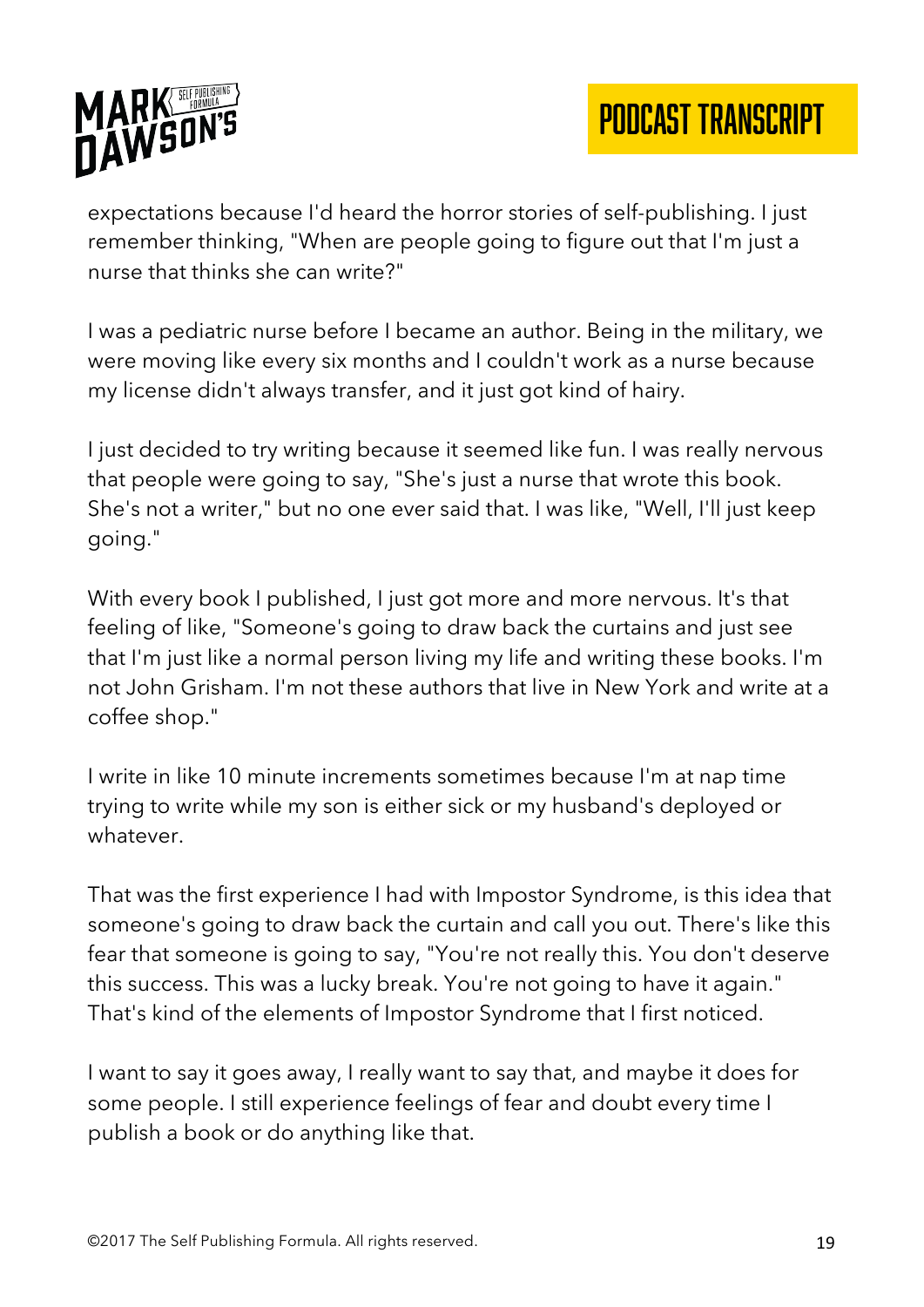



I don't think they've gotten as bad as it was in the beginning, but then I start something new and it gets even worse.

I've always helped other self-publishers. I'm a connector by nature, that's just my personality type. I'm an extrovert. I'm a connector, I'm connection driven. I always love helping people find what they need, and I just love helping people. It got to the point where I just didn't ... I was spending hours emailing people to help them and I just couldn't do it anymore.

My husband's job shifted and so I just started doing strategy sessions with self-publishers, but I started charging people for it. I was sick to my stomach the entire time.

I remember thinking, "They're going to know that I'm just another selfpublisher." I know how to strategize. I know the market. I know what I'm doing. I've published 11 books, but I'm no Mark Dawson, I'm no Nick Stevenson. I haven't met XYZ idea in my head, that I have to have achieved this much success to be either successful or useful.

It reared its ugly head again when I started something new. Then what I started noticing was I saw Impostor Syndrome in the way people emailed me. I was so attuned to it in myself that I was just paying attention to the way I said things, the way I did things, and I started seeing those things in other people.

I got an email from this mom blogger that I follow. Since I'm a mom and I blog about how it is to write and parent at the same time, I follow some mom blogs, just to kind of see what content they put out. I didn't want to be a full on mom blog, but I just wanted to see how other people approached it.

She wrote this email the other day and she said in the email, she accidentally forgot a link in her first email, so she sent a followup email and said, "Oh my gosh, I am so sorry I forgot to send this link. It was just a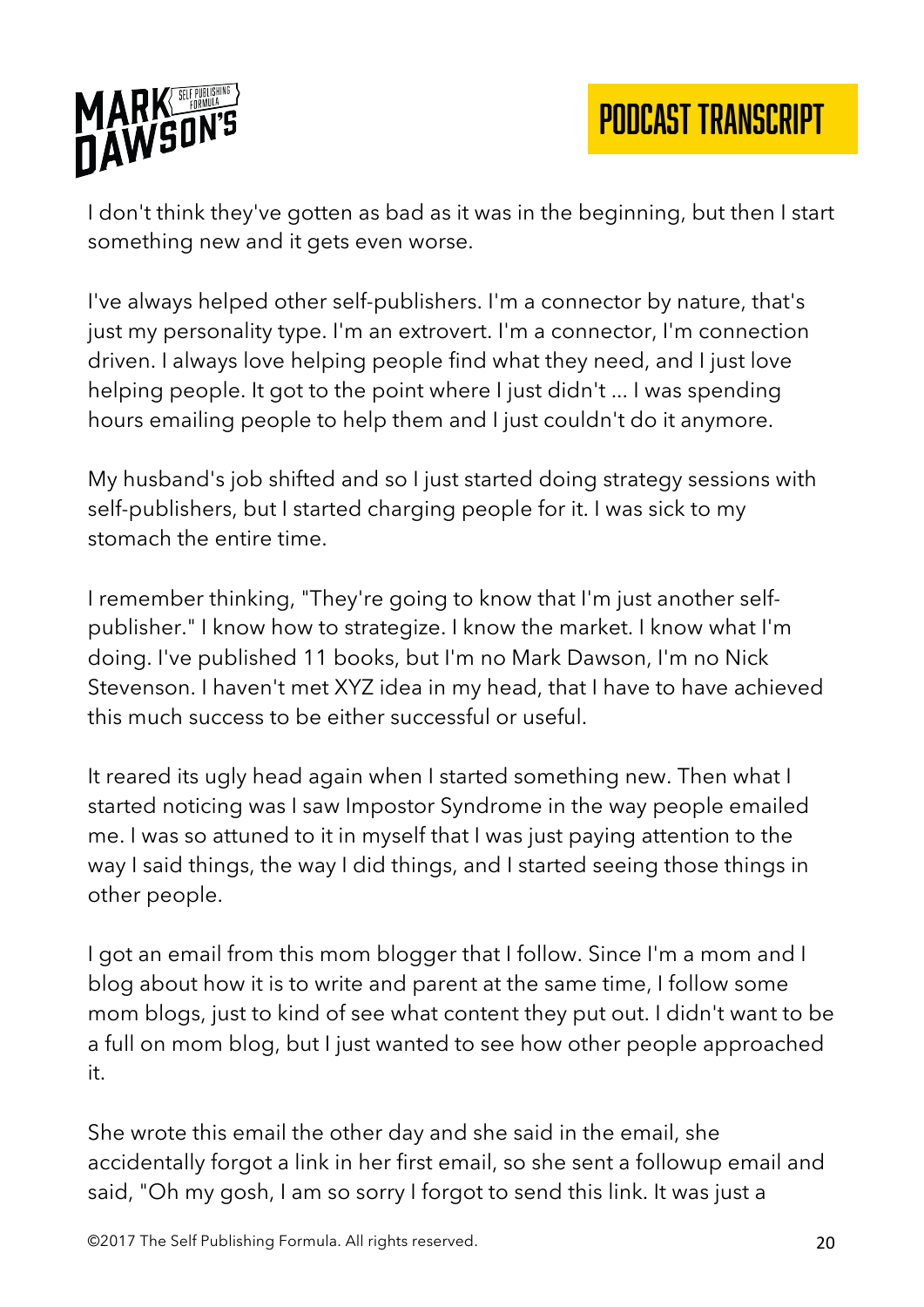

mistake and it's not like I'm trying to get money from you guys. I'm only doing this because I love it and I would never charge you unless I absolutely had to."

She was so apologetic that I was like, "I don't even want to buy whatever you're giving me, because you don't seem to have any confidence in this product that you've released." She was like apologizing, basically for having released this product. I was like, "This girl doesn't know her own value and she's definitely struggling with Impostor Syndrome."

I have a client that I work with, this really respected, well known author. He teaches at Comic Cons, he teaches in libraries. He's called to conferences, he's an author, he's done video games. He's literally done everything and can do everything.

I took a look at his website because he's paying me to revamp his marketing and that kind of stuff. I said to him in our Skype call, I said, "You struggle from Impostor Syndrome, don't you?" He's like, "Oh yeah. I don't have a degree in writing, so I don't feel like I deserve to be here as a teacher," even though he's been teaching for 10 years and is invited everywhere.

It's like, "Wow, that's amazing to me, that you are building this career around this idea that you don't deserve it." That was so sad to me. The truth is he has stunning content. He's a great teacher. There's this idea in his head that he hasn't reached, so in his mind he's an impostor in this business where, by all means, he thinks he shouldn't belong.

I could see that in his website, just by the way he laid it out. He was just giving tons of content away for free. Whatever he did charge for these classes were like \$10 for an hour, and it was really thick, awesome content. This was just great stuff.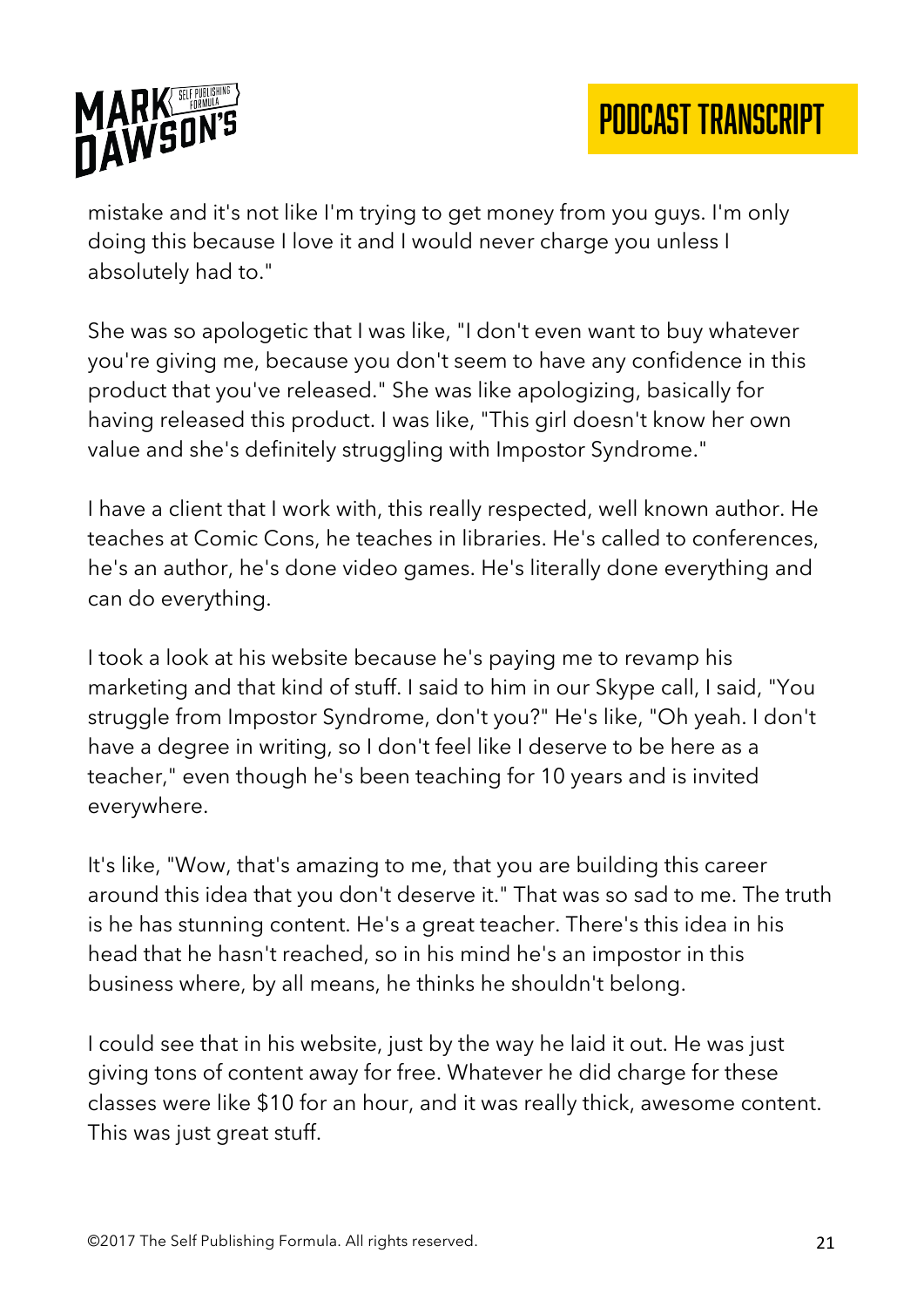



The man is invited to teach at all these big Comic Cons and conferences. I was like, "You should be charging way more than this." He's like, "No, I can't charge more than that. I don't deserve any success." It was interesting to me that in the design of his website I could see that he struggled with Impostor Syndrome.

James Blatch: I'm just going to pick up on that, because I think there's something worth pointing out here, is that particularly in you saying you didn't want to buy from this woman because she was so under confident about herself.

There's a serious element to this. This is not just, from a business point of view, this is not just a feeling that you have that you kind of have to live with or fight. It can damage your career. It can prevent people buying your products.

I quoted Mike Massimino before, I was just trying to look up the name of his book, I'll remember in a minute. It's his only book I think, it's an autobiography. Mike Massimino is a NASA astronaut who did two very big, important missions on the old space shuttle, repairing the Hubble space telescope.

He fought his whole life to get to become an astronaut, which is top of the tree. You're right up there. On planet Earth, there's a few people that rise to the top, and he is there.

He realized after his first mission, he'd been to space, done a fantastic job, that he was not making progress in his career because of Impostor Syndrome.

Even with everything he'd achieved, he felt there's going to be a tap on the shoulder at any moment and someone's going to say, "Buddy, we made an error. There was a clerical error. We've gone back over your results and you're out."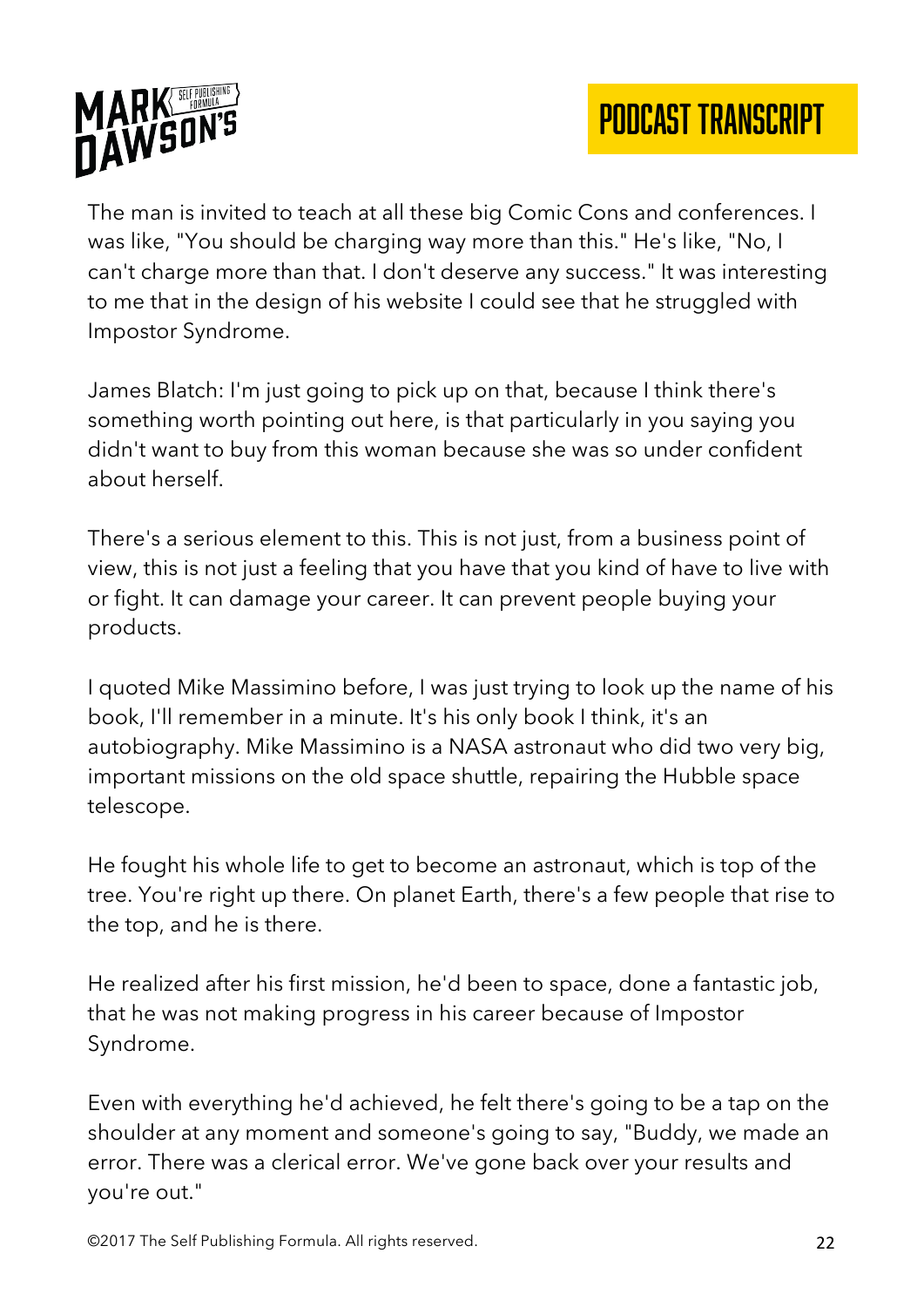

It was stopping him being a leader. It was stopping him taking the next step in his career. He had to psychologically get over that, boost his own ego, and work, and start believing in himself, so that he could then lead the next mission. It affected his career and he writes about it very frankly. I think it's worth a look if people do suffer from this, it's quite inspirational.

# **Very interesting to hear you say the negativity that came across from somebody who probably is very valuable, probably does have something to offer you, but is allowing this Impostor Syndrome to block that sale.**

Katie Cross: I'm glad you highlighted that. That's why I wanted to talk about Impostor Syndrome, is because it is so damaging. I don't think most people even know they're fighting it.

What Impostor Syndrome does is it creates self-limiting beliefs. Those selflimiting belief patterns hold us back, which is exactly what I found out too.

When I started pushing boundaries in my career, like, "I'm going to try these other things," and I'm really uncomfortable trying them because I don't think anyone's going to respond, or I don't think I have the value needed for this.

Even though I had talked to like dozens of other people who are like, "Yes, you do. You need to try this." I still had this self-limiting belief in my head that no one wants to hear from me, which is so typical of Impostor Syndrome. That's just what it is, that's what you hear.

I started looking at the way I blog, at the way I talked to my email newsletter, and I realized that I was holding back. In me believing no one wanted to hear from me, I was acting like no one wanted to hear from me, and wasn't reaching out the way I could.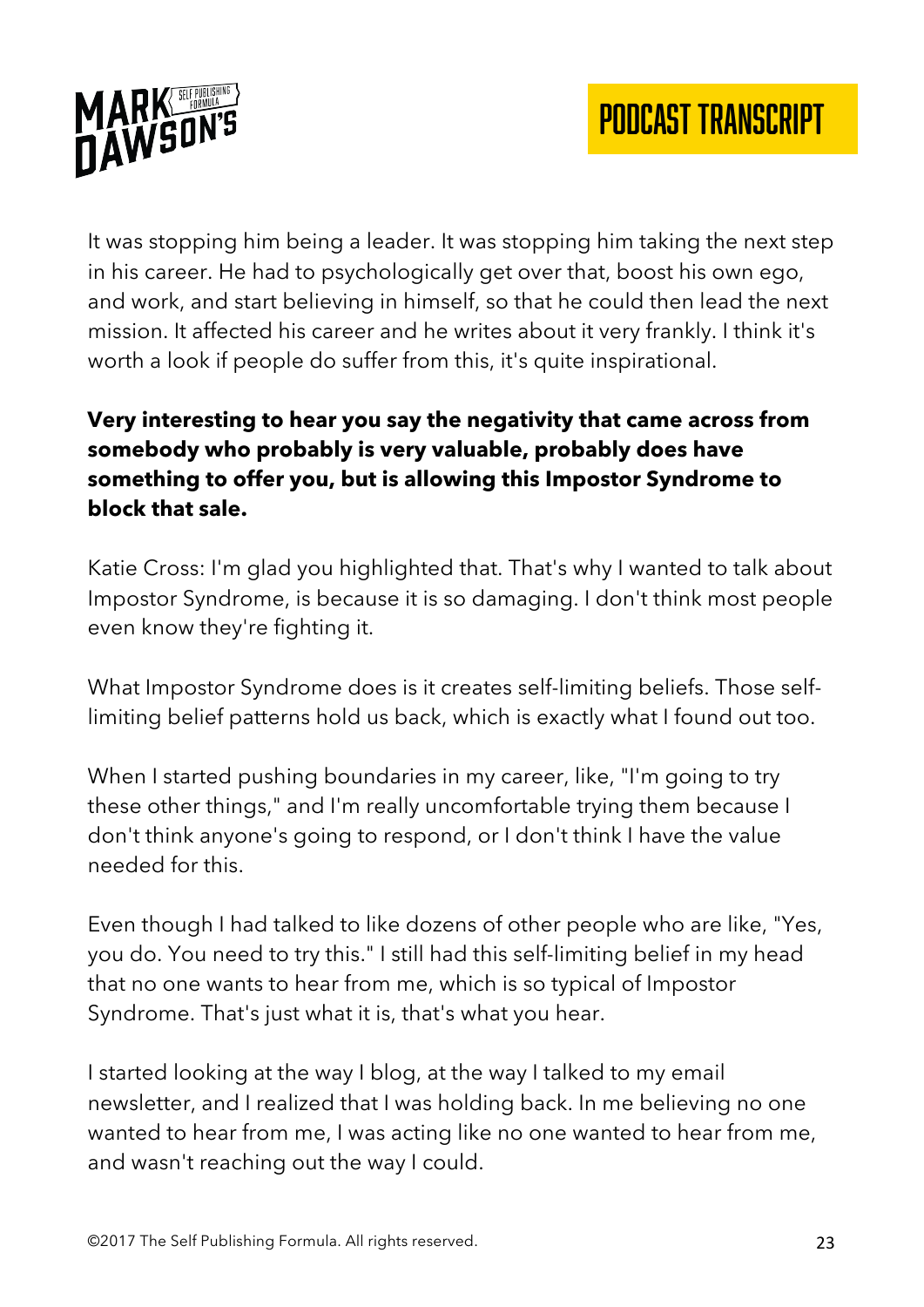

I think, whether we realize it or not, people pick up on that. When I work with other indie publishers, I always ask them, "How do you talk to your email list?" Most of them, I would say 90% of them say, "I don't really want to bug them too much, so I just email them when there's a release."

That's where I'm like, "Okay, so you struggle from Impostor Syndrome." There's a belief that, "I don't want to bug my email list. They don't want to hear from me."

It's like, "Why would they have subscribed if they didn't want to hear from you? If they don't want to hear from you, then they'll unsubscribe. That's fine. Let them unsubscribe because then they're not your audience anyway."

That's a really hard thing to say to yourself. Even something as simple as an unsubscribe feels like a rejection, like, "Oh, you don't want to hear from me. All these people probably don't want to hear from me." That's where those self-limiting beliefs start looping through our head and affecting our decisions.

What I see most in self-publishing is this Impostor Syndrome comes out, creates all these self-limiting beliefs, and the people stop publishing, because they're like, "I didn't sell that many copies of my book, so I just gave up," or, "Nah, no one wants to hear from me. Who am I to write this book?" Or any such thing. When it's just a matter of finding your audience too.

Self-publishing is a long-term game. I've been doing this for five years and I'm still not fully able to support my family and my business. I mean my income's going two ways. That's okay because that's a fairly normal trajectory.

You get stories like T.S. Paul and Michael Andalay and Chloe Esposito, that you've had on your show, that can. They're making ridiculous amounts of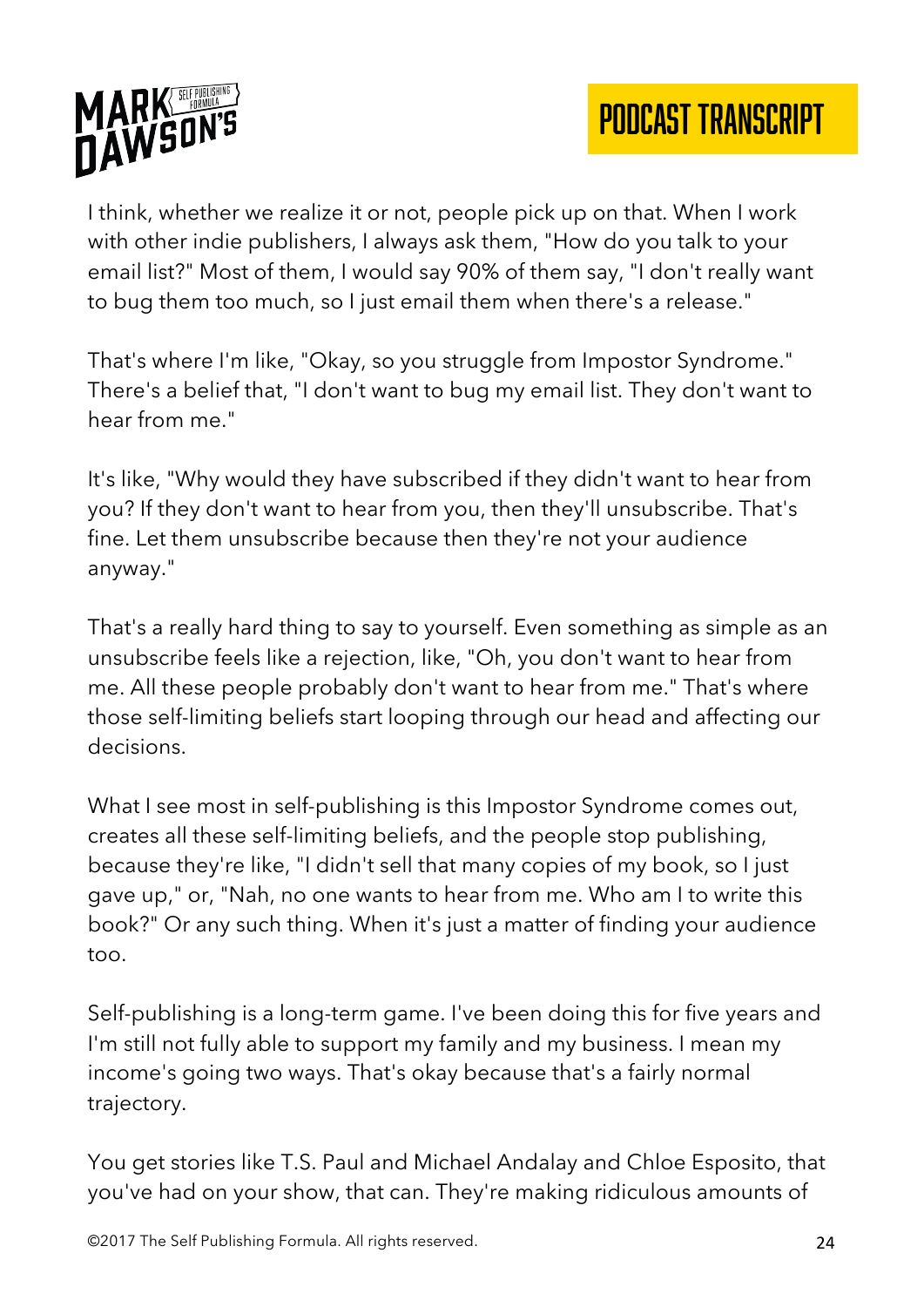

money, but again, that's another place where for me, Impostor Syndrome comes into play. Like, "Who am I to say all these things when I'm not pulling in mid six figures every year from my writing." That's just another way it comes.

James Blatch: We talk a lot about the advantage of self-publishing. Obviously we're big advocates of it and the freedom, particularly financially. There's one area here where self-publishing misses out from the traditional publishing setup, which is having that advocate, that person in the traditional published house at Harper Collins or wherever, Penguin, who's seen authors over the years and will say to you, "You're good, keep going," and keep them going at those dark moments that all authors have.

# **With self-publishing, it can be solitary and you don't have that professional person who said, "I've seen it before. Believe me, believe in yourself."**

Katie Cross: Yeah, that's a good aspect. There's a sense of validation that comes with being chosen for traditional publishing because you made it through the gatekeepers.

In self-publishing, where do you find that validation? Where do you find that person to say, "Okay, you're it. You're a writer now."

Why can't we just be writers because we're writers? That's a really good point you made.

James Blatch: Let me ask you what you've got in terms of helpful advice. You've thought a lot about this. You're very intelligent thoughts process on this, I think Katie.

### **What would you say to people then, including me, who do suffer from this?**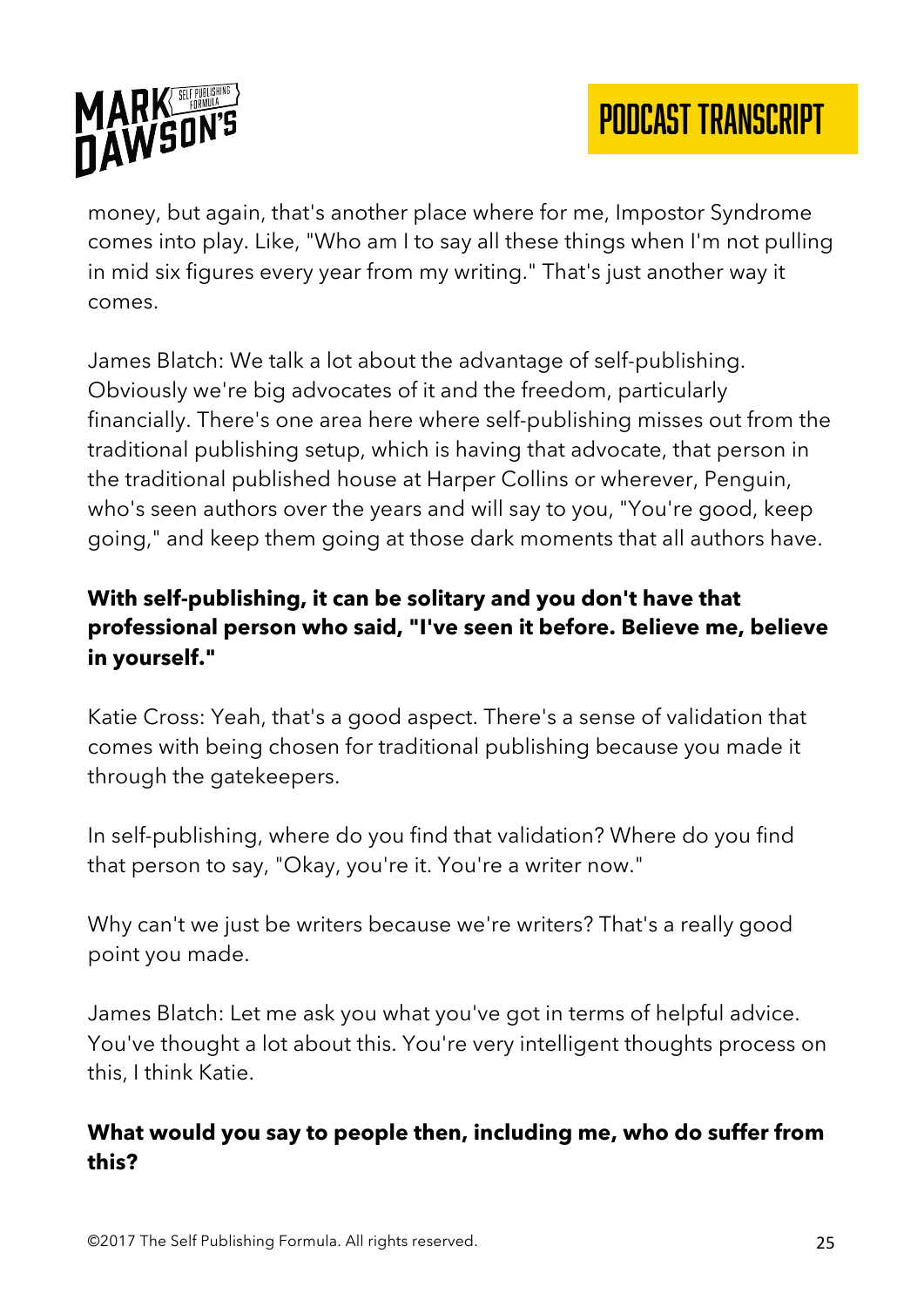

Katie Cross: The first thing that I say to people is literally every single person at some point has or does suffer from Impostor Syndrome. I haven't met an author yet that hasn't on some form suffered with it. It appears in various ways.

There's a really good friend of mine, he just finished his first book and he is sending it out to agents. He sent it to 15 beta readers before he finalized. He said, "My biggest fear is that no one is going to think this is a book. That they're just going to think this is something I did and it has no legitimacy."

I was like, "Okay, well that's Impostor Syndrome." That's the self-limiting belief that, "I can't create this book," even though it was a wonderful book.

I would say recognizing that everyone suffers from it is the first step. You're normal. This is normal. This happens. It's okay.

There came a point where I realized how much Impostor Syndrome was holding me back and I had some big decisions to make in my business, and I couldn't make them. I didn't think I was worthy of them.

I have a business coach and she has a Facebook group that she runs. I went to that Facebook group and it's just a bunch of female entrepreneurs that are in various stages. I just said, "Look, I'm really struggling with Impostor Syndrome. Can you guys help me? What have you used in the past to help you struggle through this, because I know you've struggled through this?" All of them were like, "Yes."

Everyone had all these various things, but this one woman suggested a book called Playing Big by Tara Mohr. It's M-O-H-R. It's geared specifically to women struggling with Impostor Syndrome or playing small, as she puts it.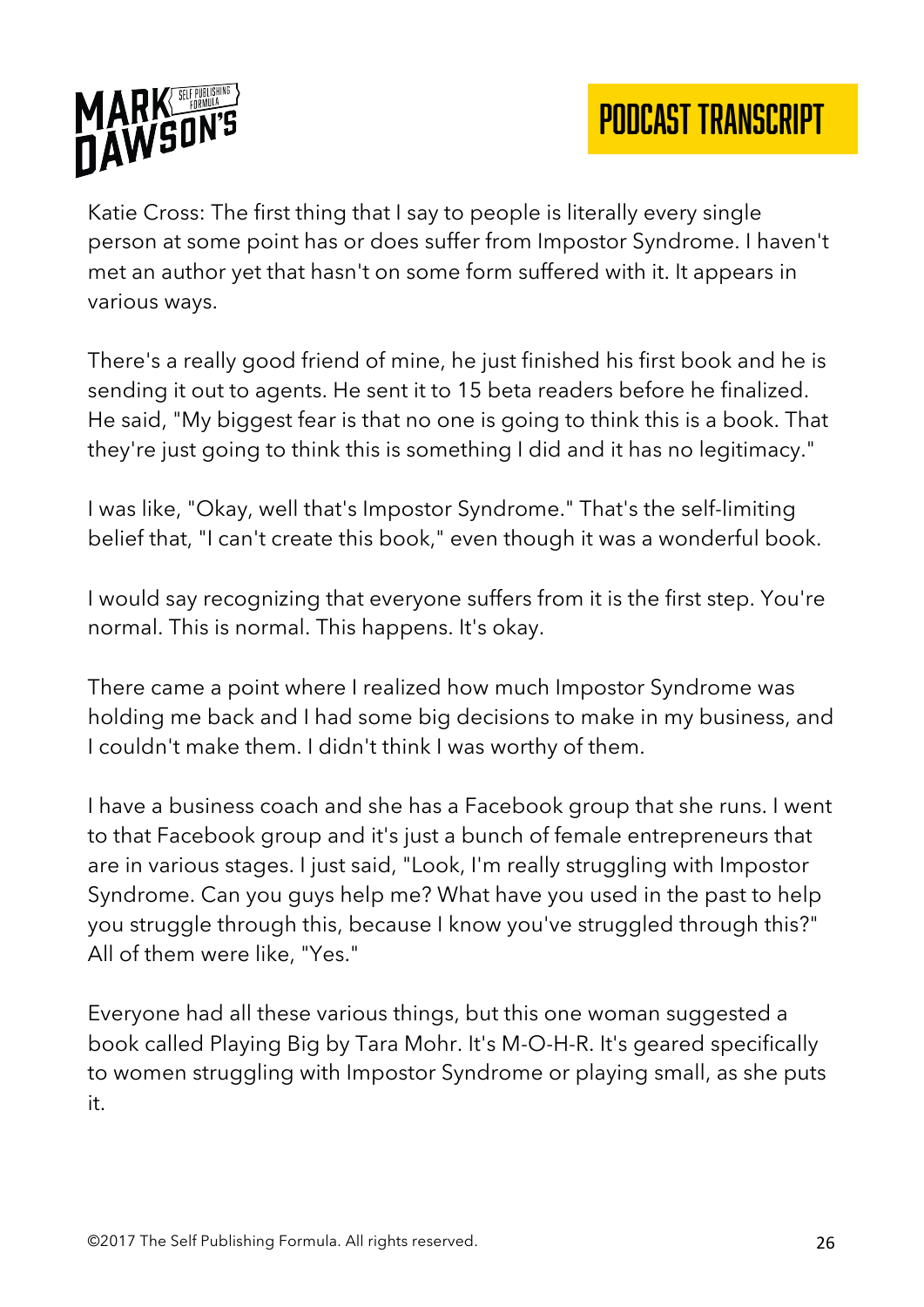

The way she used to combat Impostor Syndrome is good for men too. If you're a man wanting to look into it, I would suggest that book, but just know that it's written mostly for women that are playing small.

She suggests, and this might sound funny, basically to recognize and hear the voice of your inner critic. When you're all of a sudden hearing those thoughts of, "I'm not good enough to publish this book," or, "No one wants to hear from me," or whatever it is that your inner critic says, kind of make a cartoon out of that inner critic.

Picture some frumpy, dumpy old woman that is just this crotchety old woman, cat lady, that says, "You're not good enough for this." In creating a cartoon caricature out of them, you're helping yourself recognize when you're hearing the voice.

The problem is most of us don't actually recognize Impostor Syndrome when we hear it in our own heads. Learning to hear that inner voice, just identifying that, kind of puts you in a space where you can say, "Okay, this is Impostor Syndrome coming out or this is my inner critic."

Then the important part here is to recognize that Impostor Syndrome is actually a defensive mechanism. There's some part of you that is trying to protect you from perceived harm, which basically is rejection or emotional disturbance or whatever, like sadness or pain.

When you're about to push boundaries and you feel this panic, this, "I can't do this. I'm not good enough in this. Other people are better than me," that's when you need to step back and recognize, "I'm hearing my inner critic that's saying I'm not good enough for this," and then you just need to say to yourself or your inner critic, if you cartoonize him, just say, "I hear you. I understand that you're concerned that in taking this risk I'm going to fail, or I'm going to fall short, or I'm going to experience pain, but I got this. I can handle this. I'm going to do it anyway."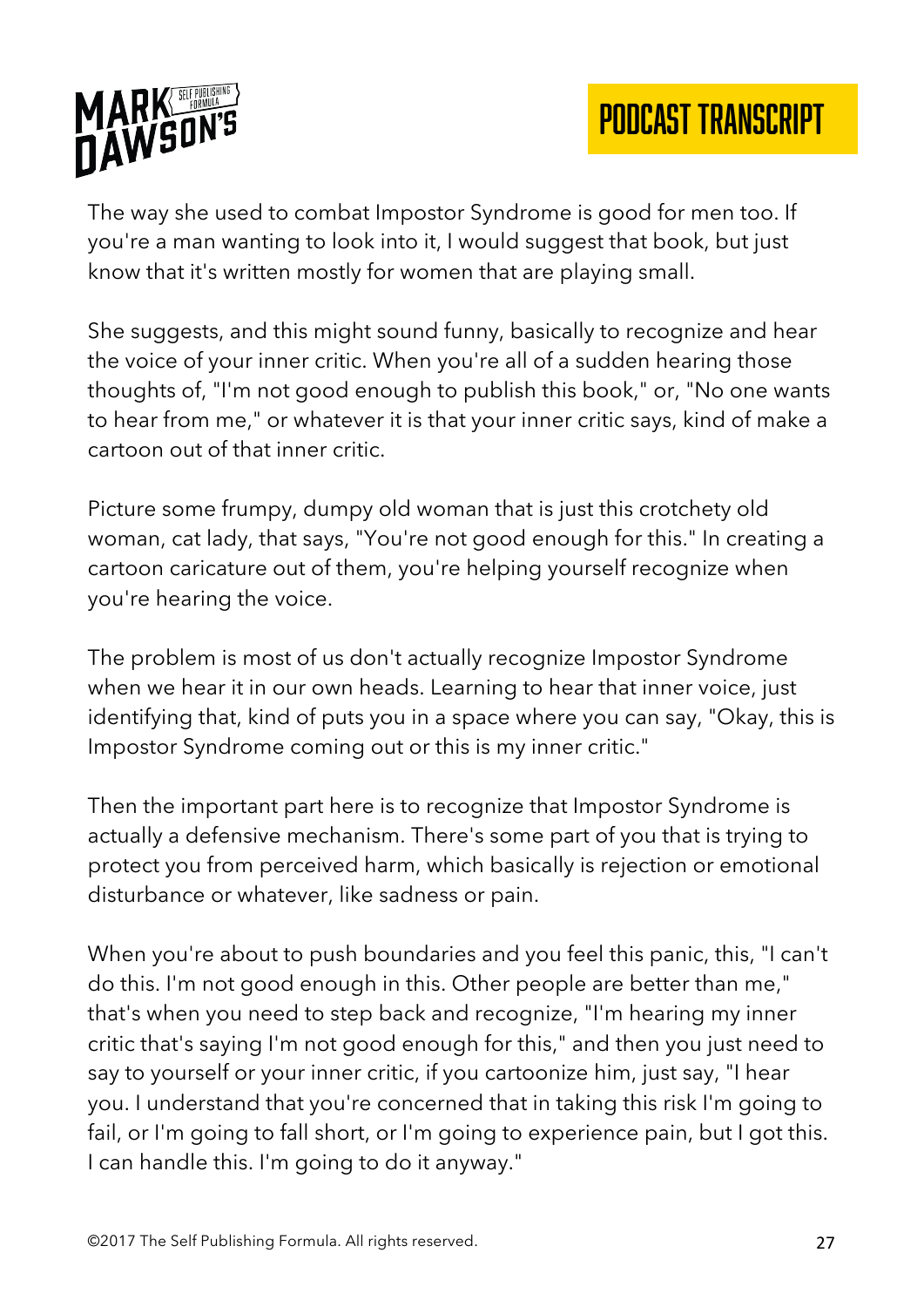



You're like talking to yourself, and I think anyone who's never been through therapy might think this is totally crazy. You're talking to yourself, but you're just acknowledging that there's a part of you that's scared and that's good.

That warning system is really good for us. It's an evolutionary thing, because then we know when we're taking risks. Also not fighting with yourself, just saying, "I understand. I appreciate your concern, but I got this. I'm confident that I can handle this. I've done my research. I'm going to move forward anyway."

Even if you're not confident, just say, "I hear you, but I'm moving forward," and then go take that risk.

The other thing is, when you're feeling Impostor Syndrome or you're feeling uncomfortable, like, "I don't know if I can do this. This is really scary." That is a really good feeling. I mean it doesn't feel good, but it's a good feeling to have, because that means you're pushing boundaries.

You can't grow if you're not pushing boundaries. Obviously there are times where you're not feeling good about something and it's like a really not good feeling, you shouldn't do it. If you're uncomfortable because you're doing something new, that means that you're putting yourself into an avenue of new growth.

That can be a really exciting place, just as much as it can be a scary place. Once someone had pointed that out to me, "I know you're uncomfortable about all this, but that's a really good thing. Look at the ways you could grow from this. If you don't do it, what's going to happen?"

Once I recognized this discomfort is actually meaning something that could be good, that helped me embrace it a little bit more. To be able to step back and say, "Okay, this can actually be a good thing."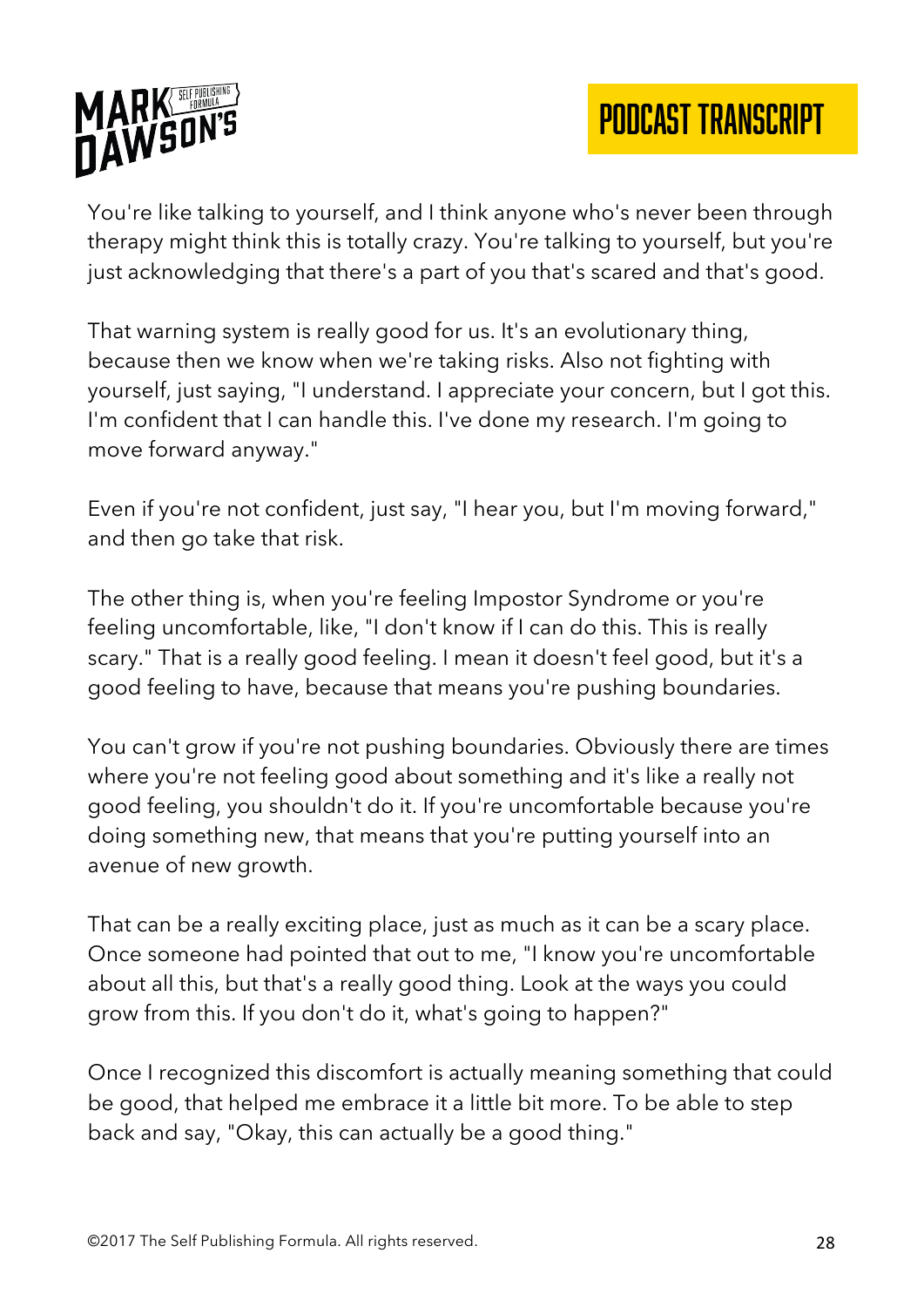

The final thing that I would say is when you're experiencing this, reach out to someone that you trust. When I was having this big crisis with Impostor Syndrome that was holding me back, I reached out to someone who I thought would understand.

She had gone through something similar in her career and I just said, "Hey, I'm really struggling with Impostor Syndrome right now. I just need someone to talk to about it, that's possibly been through this and has taken these risks before. Can you and I have a chat about this?"

She wrote back and she was just like, "Oh that's totally normal. You'll be fine." I was like, "I kind of need some help." I was kind of devastated because she basically just brushed me off. I don't know what was going on in her life. Maybe she was busy. That was even harder then for me to approach someone else. I was like, "She totally just brushed me off. Maybe this isn't legitimate, I'm feeling this way."

Then I reached out to people that I really trusted and I just said to my best friend Tara, and I said, "Tara, I am having a really hard time with this. Can we talk about it? Can you tell me your view of this or your view of my career? Help me piece this out so I know I'm not just making a bad decision and that I have the ability to do this." That made a big difference.

Like you said, we don't have an agent, we don't have an editor in New York, as self-publishers, that can say, "I've seen all this. You're it. We're getting you into this. It's going to be fine." We don't have that person.

Finding that person is really key because you just need someone in your court. If you absolutely don't have anyone, just come to my website and find me. I do free 20 minute strategy sessions, and for 20 minutes we'll talk about your Impostor Syndrome for free, and I'll be in your court. That was a really scary time and I can understand that.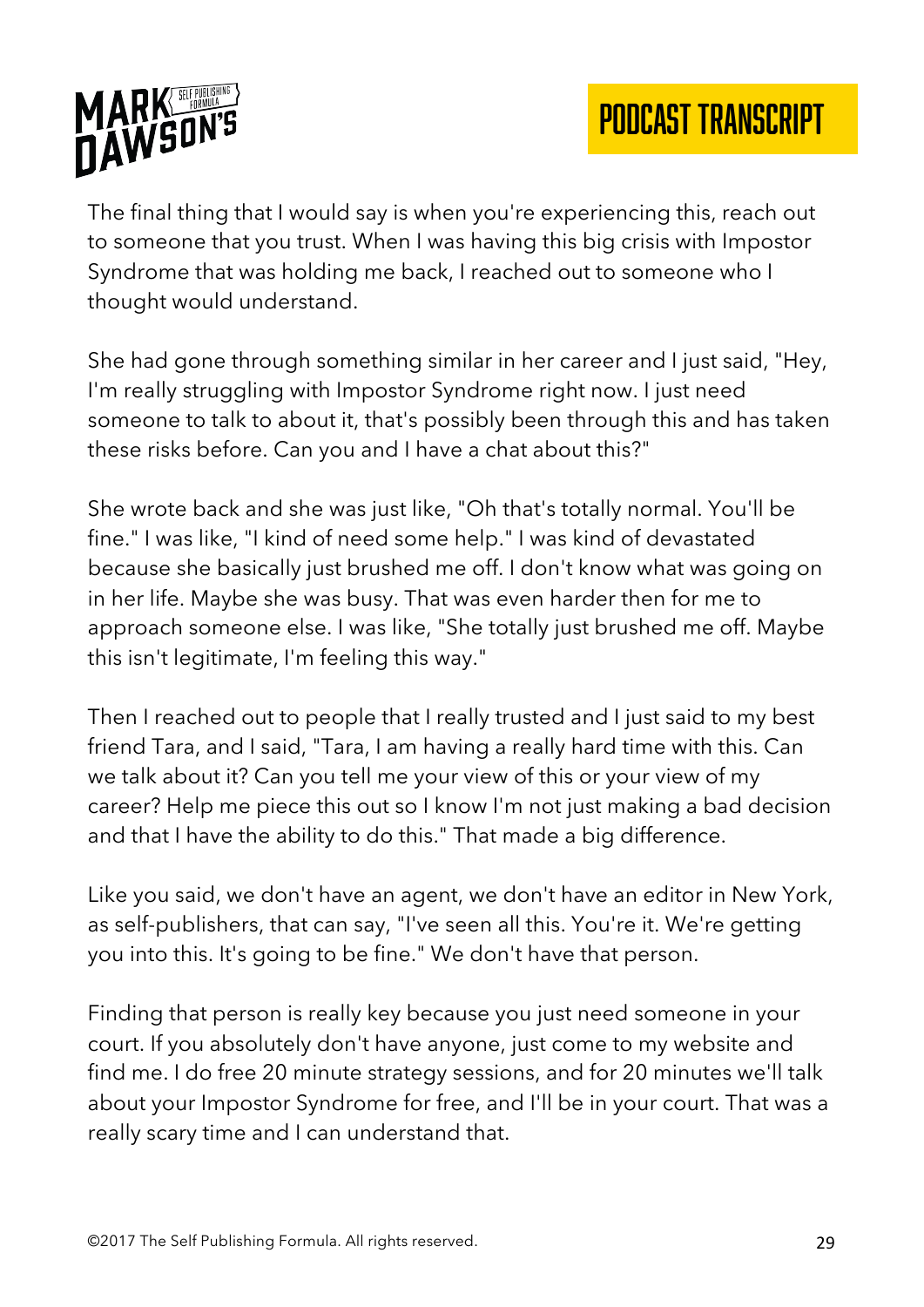

James Blatch: We've been talking for 50 minutes and I've really benefited from it. That's great Katie. I think at the bottom of this is the tragedy of people who give up and don't write it and don't push stuff out, because this gets the better of them. That really would be very sad whenever it happens, and it has happened.

Katie Cross: A lot, yeah.

## James Blatch: **You have very kindly have offered to put together something, just maybe a one pager that people can use as a reference at those moments, to give them a little bit of focus, as a PDF handout.**

Katie Cross: Yes, yes.

James Blatch: You're going to do that for us.

Katie Cross: Yes. I'll create a PDF handout with the steps of recognizing and dealing with Impostor Syndrome, so you're not holding yourself back.

James Blatch: Okay, that's great. We'll give the URL out for that immediately after this interview and probably just before it as well, where people can get that.

Katie, this has been fabulous. I guarantee this is an interview that we're going to get really good feedback on, because I know it touches a lot of people's lives. It certainly has touched mine.

I think it speaks to where authors are, and you're one of the few people who can do that because you're one of us. You're that author. We can only talk to each other about this stuff really. You had your friend and that's great for that sort of best friend stuff and thank goodness for best friends that we can get that feedback, but there's some areas that only authors know and really understand about.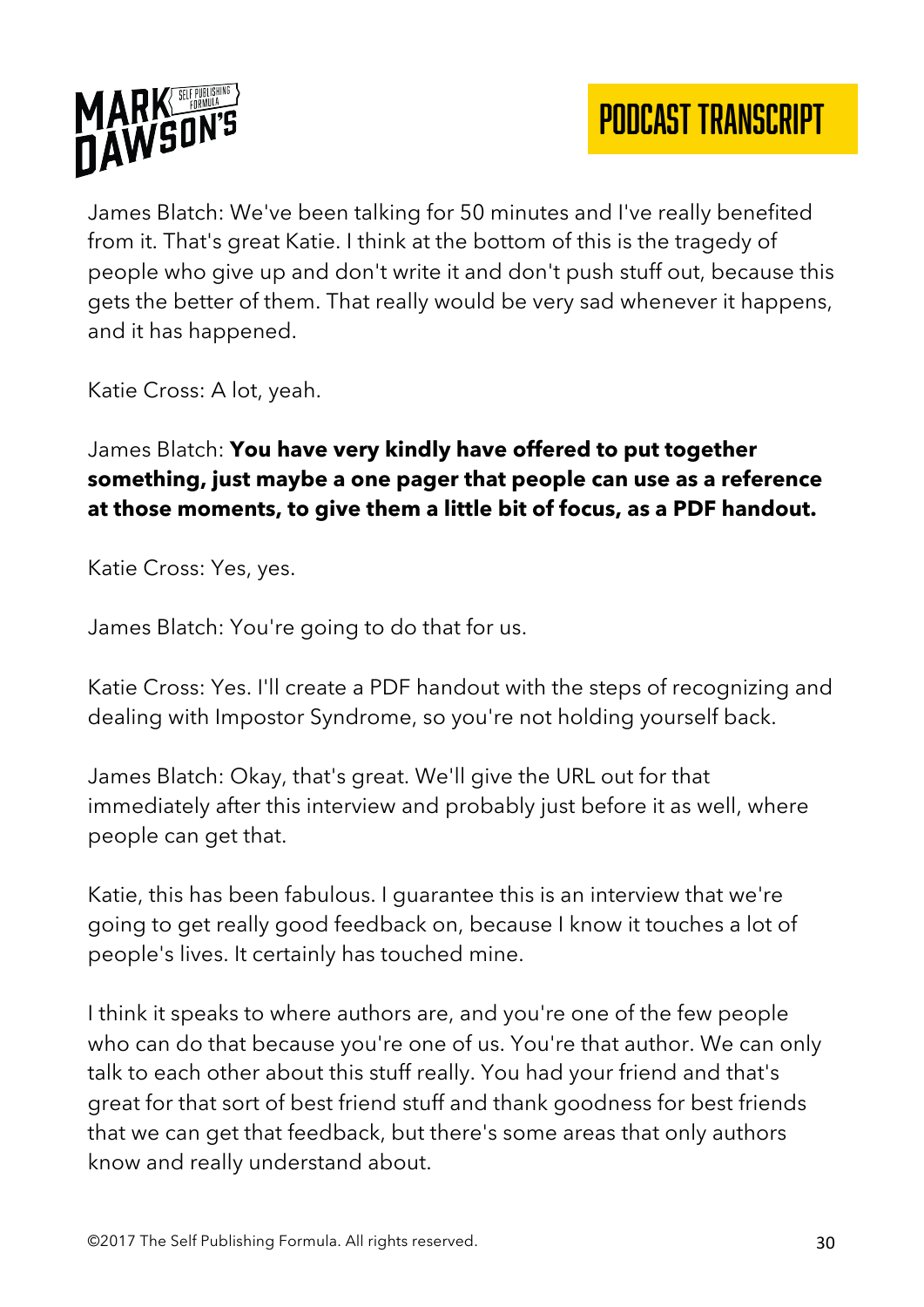

Katie Cross: Yes, yes. Yes, I agree.

James Blatch: Thank you for joining us from the mountains.

Katie Cross: Yes, thank you. This has been so fun. I'm really excited.

James Blatch: Where's your toddler? Is it literally entrepreneurial nap time now?

Katie Cross: No, it's 7:00 in the morning. My husband's home right now, so he's watching him.

James Blatch: He's doing a good job keeping him nice and quiet.

Katie Cross: Yeah, I told him to stay downstairs and I'm up in our spare bedroom.

James Blatch: It would have been okay as well, if we'd heard a little bit of him, but that's fine. Katie, thank you so much indeed for joining us. We'll give out the URL for the handout. It's been fabulous having you on. Thank you.

Katie Cross: Sounds great. Thanks James.

James Blatch: Mark, the big question is has Mr. Dawson ever thought, "I'm not really up to this."

Mark Dawson: I was thinking about it when I went for a walk today, knowing that we were going to have this chat.

I suppose I probably have done at times. First when I started out and certainly when I had my original two books published and nothing really happened.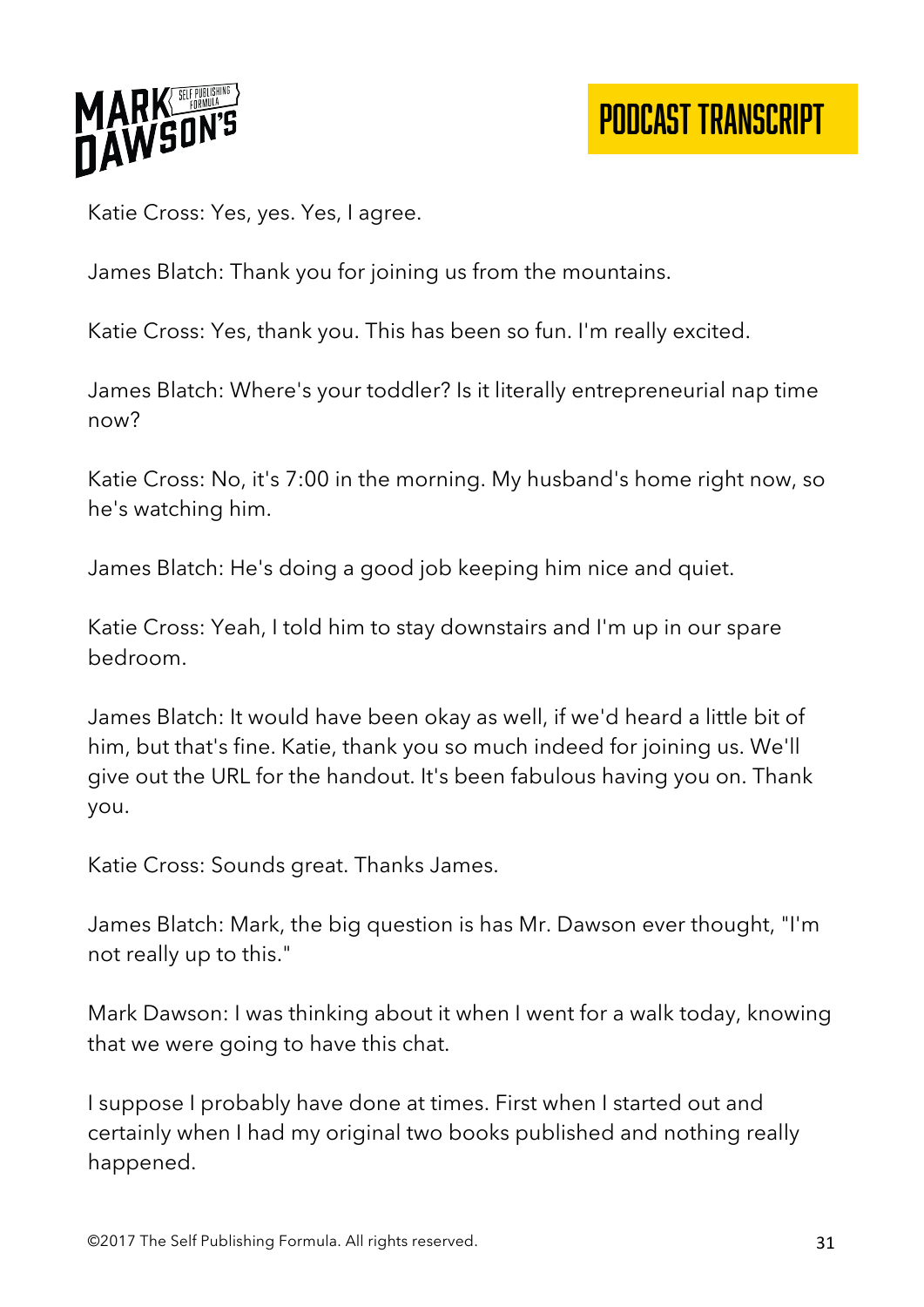

I don't know whether I could have blamed myself a bit or blamed the publisher or was it a combination of things, but that certainly didn't help my confidence.

Then I was asked to leave my job for reasons that we'll get into another time. I was a lawyer at the time. I then spent six months writing a new book that I thought was going to be fantastic and the start of a glorious new career. It was terrible.

I think the fact that it was so bad and I knew it was so bad was one of the reasons I stopped writing for such a long time. Then it was only when the Kindle came around six or seven years ago, for me anyway, that I got back to it again.

Subsequent to that, I think I've always known I'm a good writer. I've always done it, ever since I was much, much younger. In my early teens I was writing.

The thing with me now is I'm fortunate enough to have sold a few copies and to get regular emails and messages from readers who tell me how much they like my stuff.

It's quite difficult to feel that you're an impostor when you're surrounded by, without being too cheesy, so much love. I can remember what it was like. In fact, you're probably in a better place to talk about this than I am, because you're closer to the start of your career rather than being established.

James Blatch: I think it's a really interesting area to think about. I think people should think about it. We should just say by the way, I should have mentioned this earlier, that Katie, as I mentioned towards the end of the interview, has prepared that PDF, sort of handy hints to help you deal with the basis of the psychological approach to dealing with Impostor Syndrome. Just some good mental exercise tips. If you want to get that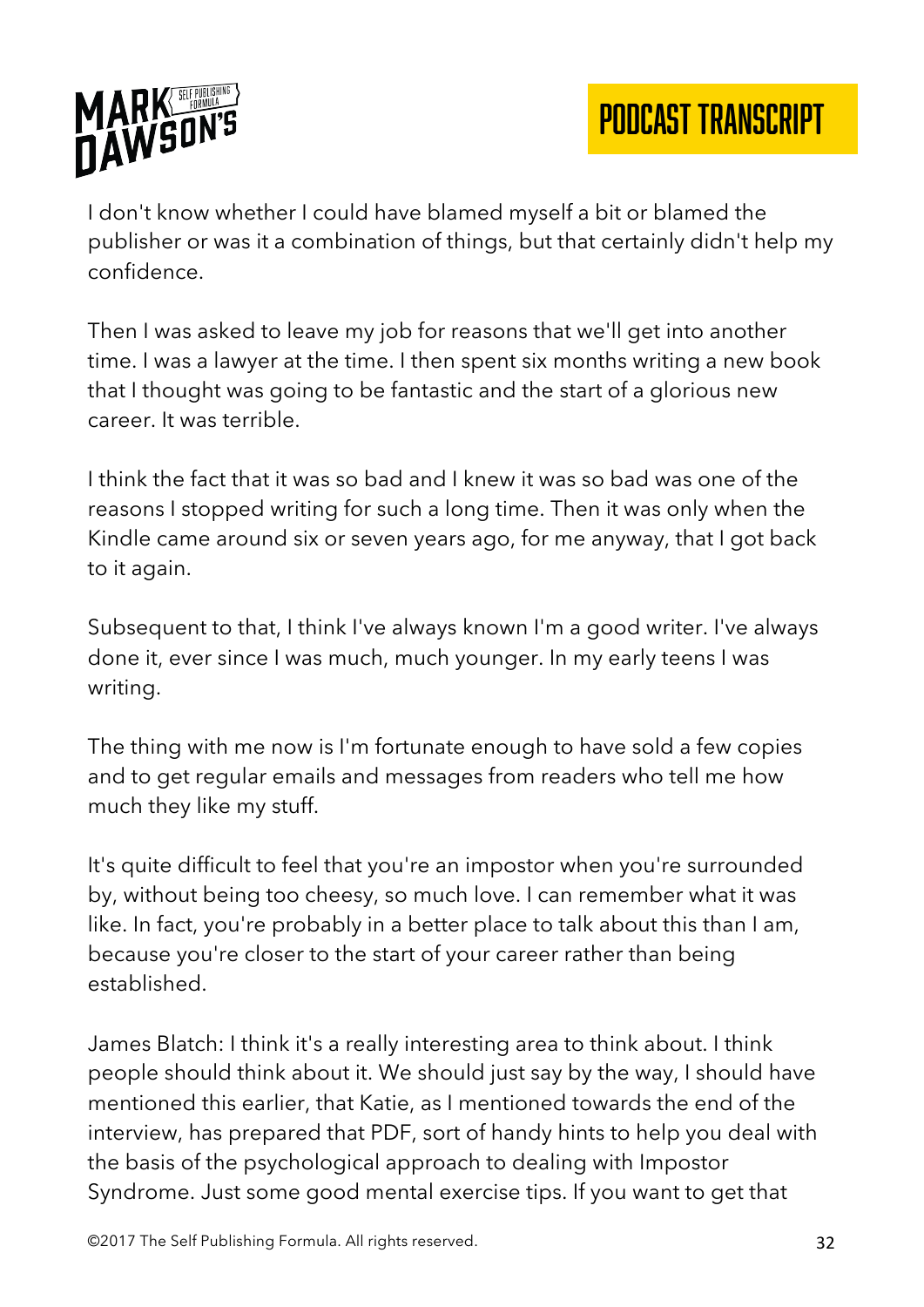

PDF, just pop along to selfpublishingformula.com/impostor. It's a rather sinister URL, but the only one I could think of off the top of my head. It's selfpublishingformula.com/impostor, you'll get that PDF.

My pet theory on this is that if you have a career / job / hobby that doesn't really involve any moment of you being vulnerable, i.e., putting yourself forward to do anything, being on a stage, delivering something, put a bit of creative work out, I think you never suffer from Impostor Syndrome. I think you probably think you're quite good at stuff, but secretly kind of know that's not tested.

Then the more likely, the more you are in a career where you're out there, so you might read the news, as I've done in the past on TV, you might be an author, like you are Mark, you might be an artist, you might be a stand up comedian, you might be a politician, I think they are the people most likely to suffer from Impostor Syndrome.

You cannot help that when you're out there, have that sense of vulnerability. It suddenly brings that focus onto your own mind, and you quite rightly ask that question, "Am I good enough? Am I actually good enough?" All these people are staring at you, stand up comedians probably most of all. When you talk to those people, and I know a lot of people in TV who all suffer from this. They all look confident on TV and it speaks to them, and they're very vulnerable actually about it.

Mark Dawson: Actually, now I think about it, I do remember I have felt this quite strongly in the past. That was when I was a lawyer. For people who don't know, coming out of university, went to law school, and then was a lawyer in the City of London for about four years. Then in Soho, doing celebrity law for a couple of years after that.

I felt terrible Impostor Syndrome then, because I knew that I wasn't a very good lawyer. It was a combination of ... I suppose I wasn't a terrible lawyer, but I had no interest in being a lawyer. I wasn't prepared to do what was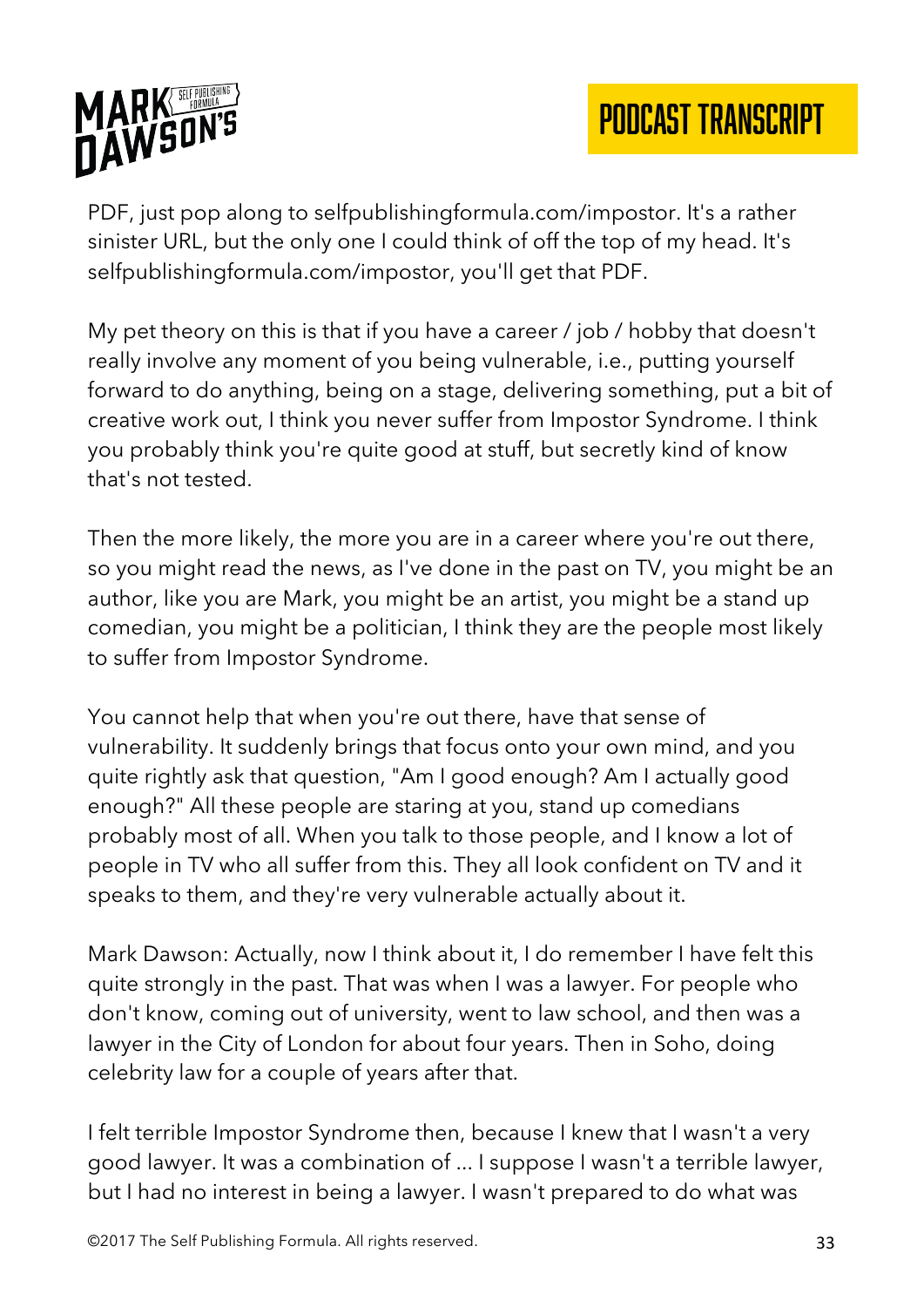

necessary. I wasn't ambitious enough to put the hours in. I didn't really fit into that world either. That did make me feel like I didn't belong there.

I felt that way because it was true. I didn't really belong there. I had no interest in belonging there or being there for any longer than I had to. It was only when I moved to the job where we all met that I didn't feel that way anymore, because I felt I was with people who were similar to me. I certainly don't feel that now with other authors. I feel quite the opposite now.

I know what it feels like. It's a confidence thing, isn't it? It's just one of those things, it's normal and you have to get used to it. It goes with the territory really, with what we do.

James Blatch: I think the word normal is a really important one to use there. I think it is normal and I'd be worried if ... I think it's not a great personality trait for the people who never doubt themselves at all. It's probably part of being a good person generally.

We did have a moment together actually, at the BBFC, or the group of us there, where I'd never really been in a redundancy environment before. The whole time I was at the BBC, they made thousands of people redundant every year, but I never met anyone who was made redundant. It's such a huge organization. They normally didn't end up being compulsory made redundant.

At the BBFC one year, they suddenly did and they did this horrific thing where they just drew, I can't remember how now, 11 of your most recent film reports, marked them like a teacher, and sacked the bottom three.

Mark Dawson: Yeah, it was horrible.

James Blatch: It was brutal. There was nobody in the building there who was swaggering around saying, "I'm going to be safe." I think it was in fact a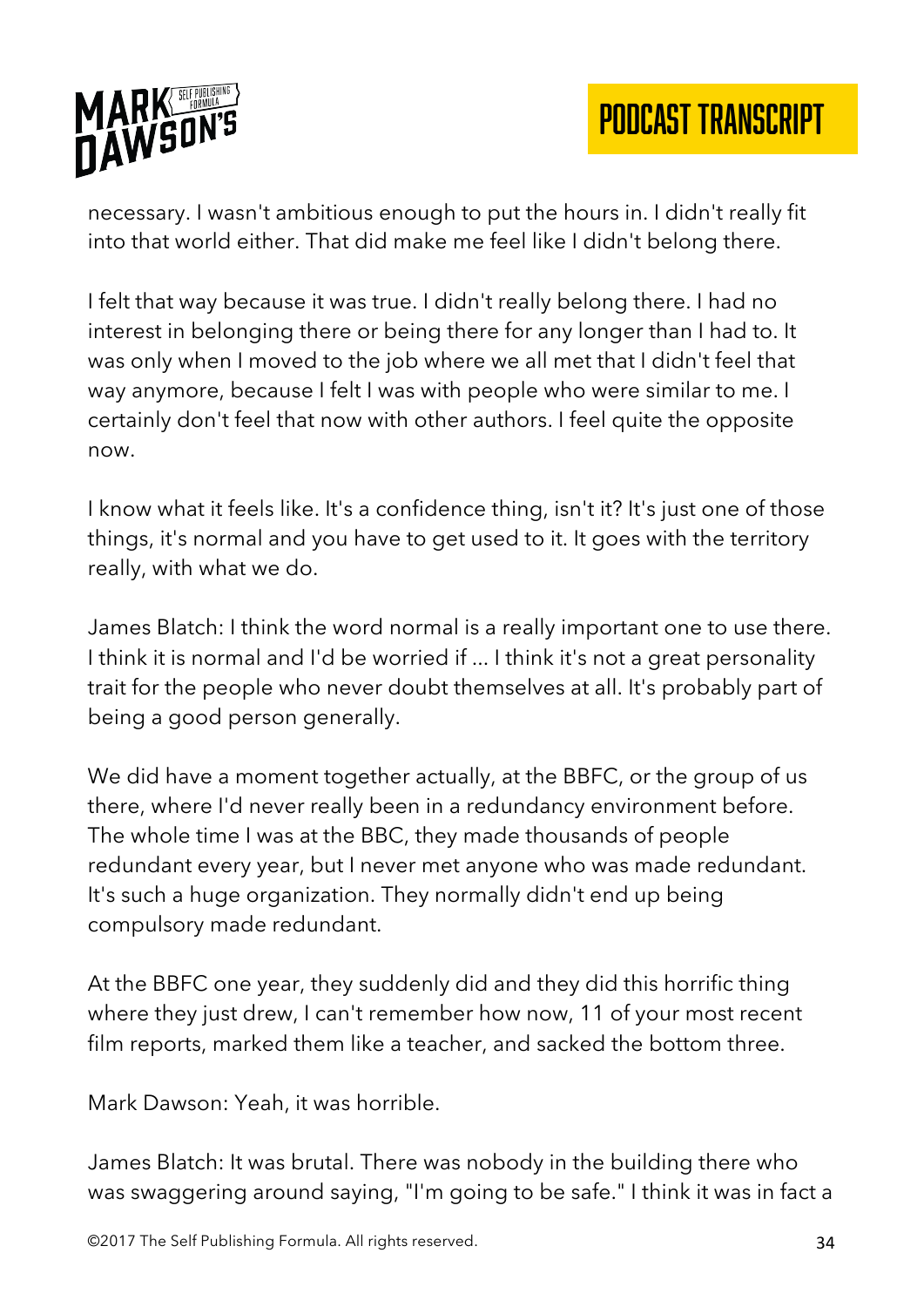

very, very good examiner did end up at the bottom of that. There was a complete random element to it. It just happened to be, we did so many reports, just to pull 11 out.

In any situation, you are going to find yourself suddenly confronted with this inner voice and this weakness, which can either be positively overcome or could start to grind you down.

The other thing that Katie offered in her interview is a 20 minute free consultation with her, if you just want to have a natter and get something off your chest with her, that maybe you can work with her in the future. Kcrosswriting.com is Katie's website, so you can get in contact with her there.

An interesting one. After a few author interviews and quite writing focused, and obviously we did talk about Katie's writing. I thought that was a very interesting little breather for us in our busy worlds, to have a think about.

Well Mr. Dawson, can't see each other at the moment. I've got Peroni. I always expect you to have the gentleman's drink, the G&T going.

Mark Dawson: No, I'm very tired. I was in, I didn't mention, I went to speak at an event, the Association of something to do with copyright. I can't remember what it was. The ACLS? In Manchester on Thursday.

The night before that I was in London at a concert. I stayed in a hotel in London Wednesday night, went straight to Manchester, then came back.

For those who don't know, Salisbury to Manchester is a reasonably long way. I was probably traveling for about seven hours on Thursday. I'm pretty tired.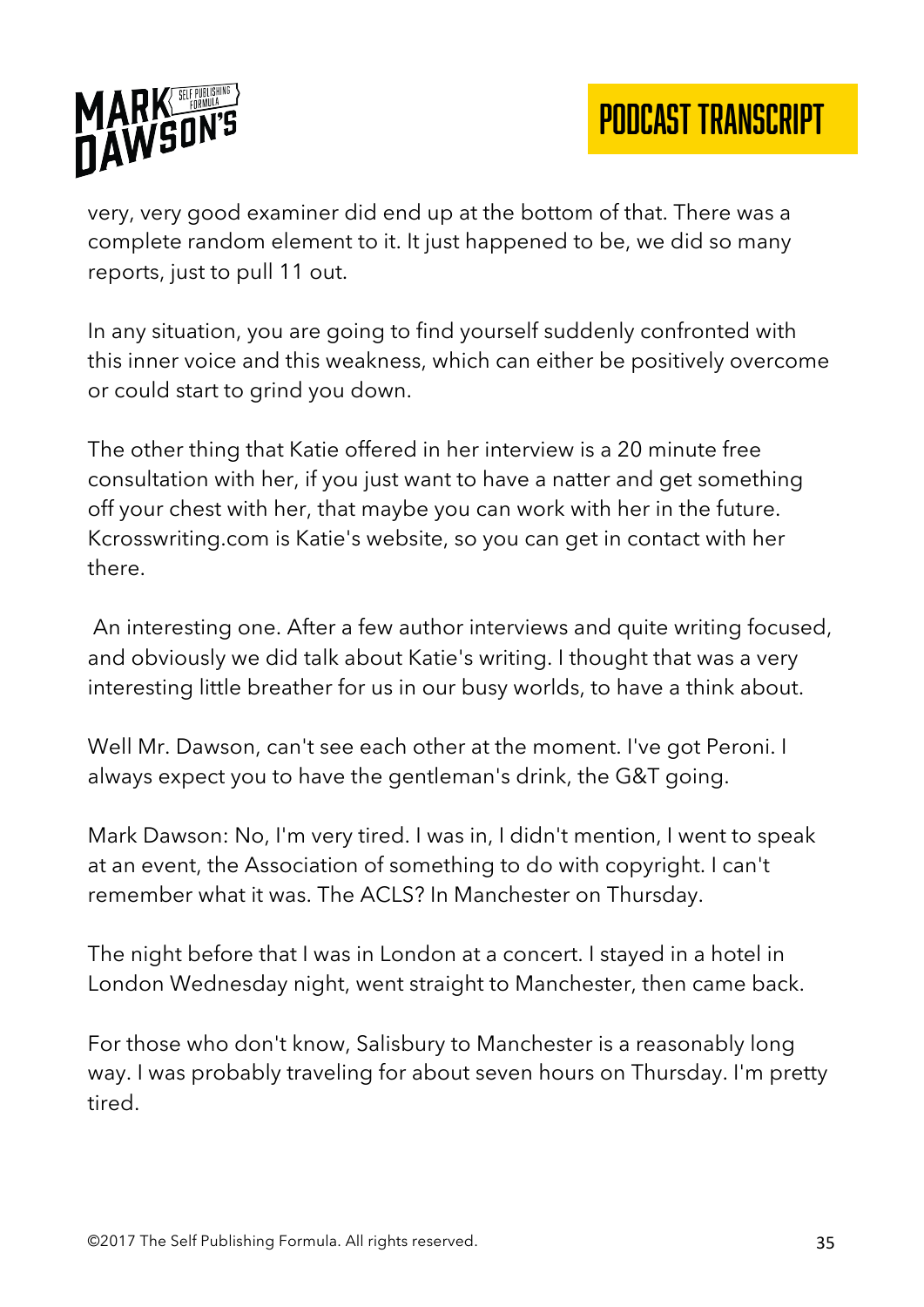



I couldn't sleep last night either, which is a bit odd for me. No, I'm not drinking. I'm going to turn in, in a minute. I've got to drive to my family tomorrow, so I need a good night's sleep really.

James Blatch: Driving to the far East, where your family live.

Mark Dawson: Yes, not exactly the far East, it's about a five hour drive. I know our American friends will be going, "This is like going to the shops."

James Blatch: Yes, I know. Manchester to London, that's going from one side of Houston to another.

Mark Dawson: Yeah, exactly.

James Blatch: Yes, the far East, it is the most easterly point, isn't it, of the United Kingdom. Surely that's the only claim to fame Lowestoft has, that I can think of anyway.

Mark Dawson: Well, that and I'm from there and The Darkness are from there.

James Blatch: The Darkness.

Mark Dawson: That's pretty much it really, and Terry Butcher.

James Blatch: Oh, is he? Terry Butcher, he's a good bloke.

Mark Dawson: And Benjamin Britton.

James Blatch: Oh.

Mark Dawson: In your face Blatch.